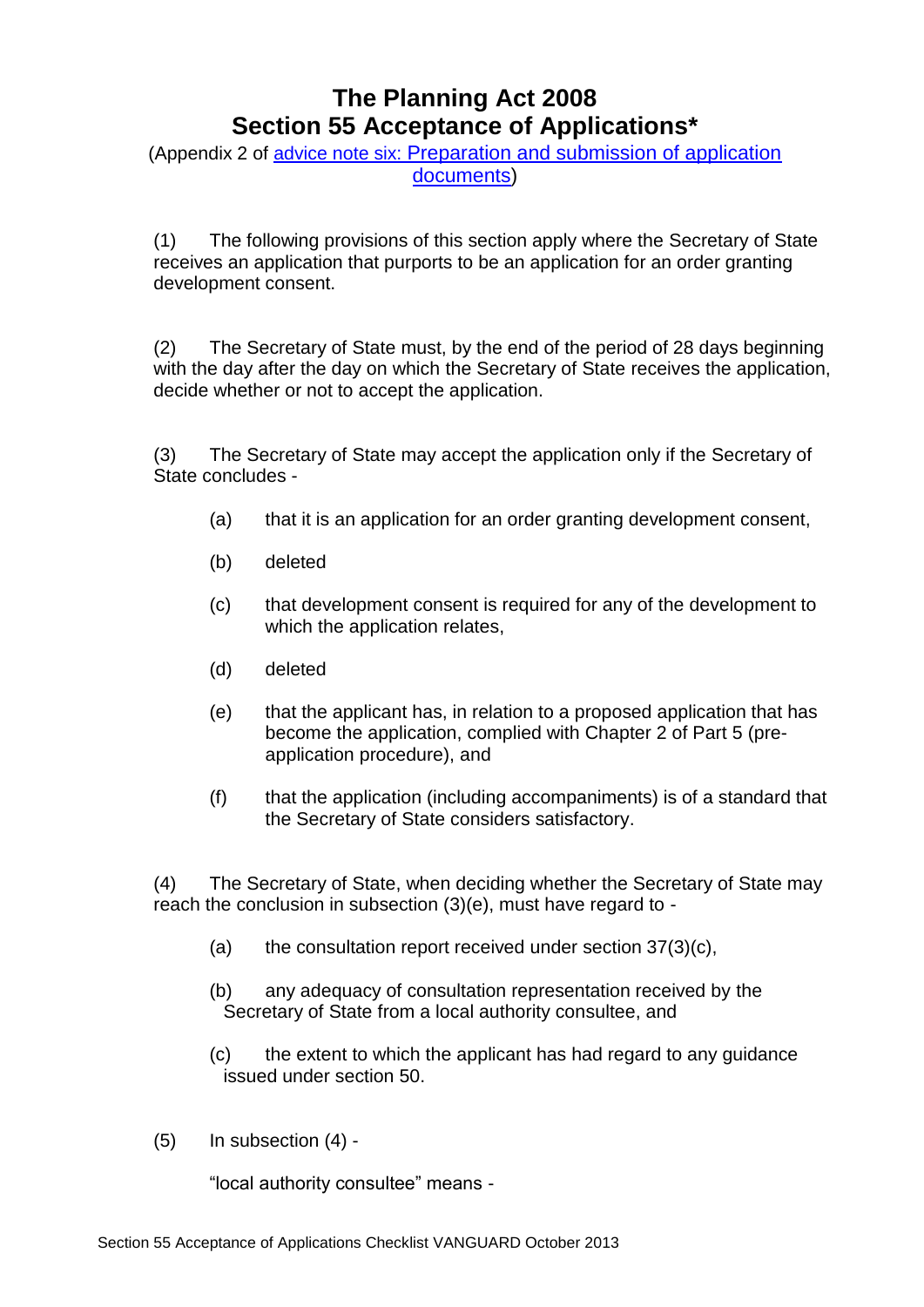- (a) a local authority consulted under section  $42(1)(b)$  about a proposed application that has become the application, or
- (b) the Greater London Authority if consulted under section 42(1)(c) about that proposed application;

"adequacy of consultation representation" means a representation about whether the applicant complied, in relation to that proposed application, with the applicant's duties under sections 42, 47 and 48.

(5A) The Secretary of State when deciding whether the Secretary of State may reach the conclusion in subsection  $(3)(f)$  must have regard to the extent to  $(3)(f)$  must have regard to the extent to which –

- a) the application complies with the requirements in section 37(3) (form and contents of application) and any standards set under section 37(5) and
- b) any applicable guidance given under section 37(4) has been followed in relation to the application.

(6) If the Secretary of State accepts the application, the Secretary of State must notify the applicant of the acceptance.

(7) If the Secretary of State is of the view that the application cannot be accepted, the Secretary of State must -

- (a) notify that view to the applicant, and
- (b) notify the applicant of the Secretary of State's reasons for that view.

(8) If in response the applicant modifies (or further modifies) the application, subsections (2) to (7) then apply in relation to the application as modified.

\* Section 55 of the Planning Act 2008 as amended by the Localism Act 2011

**DISCLAIMER -** This is for information only and is not a formal application document. It is a non-statutory checklist for the Planning Inspectorate (National Infrastructure Directorate) to complete. Completion or self assessment by the applicant does not hold weight at the acceptance stage.

**NB: See DCLG Application Form Guidance for guidance on how the application form should be completed and what should be included with it.**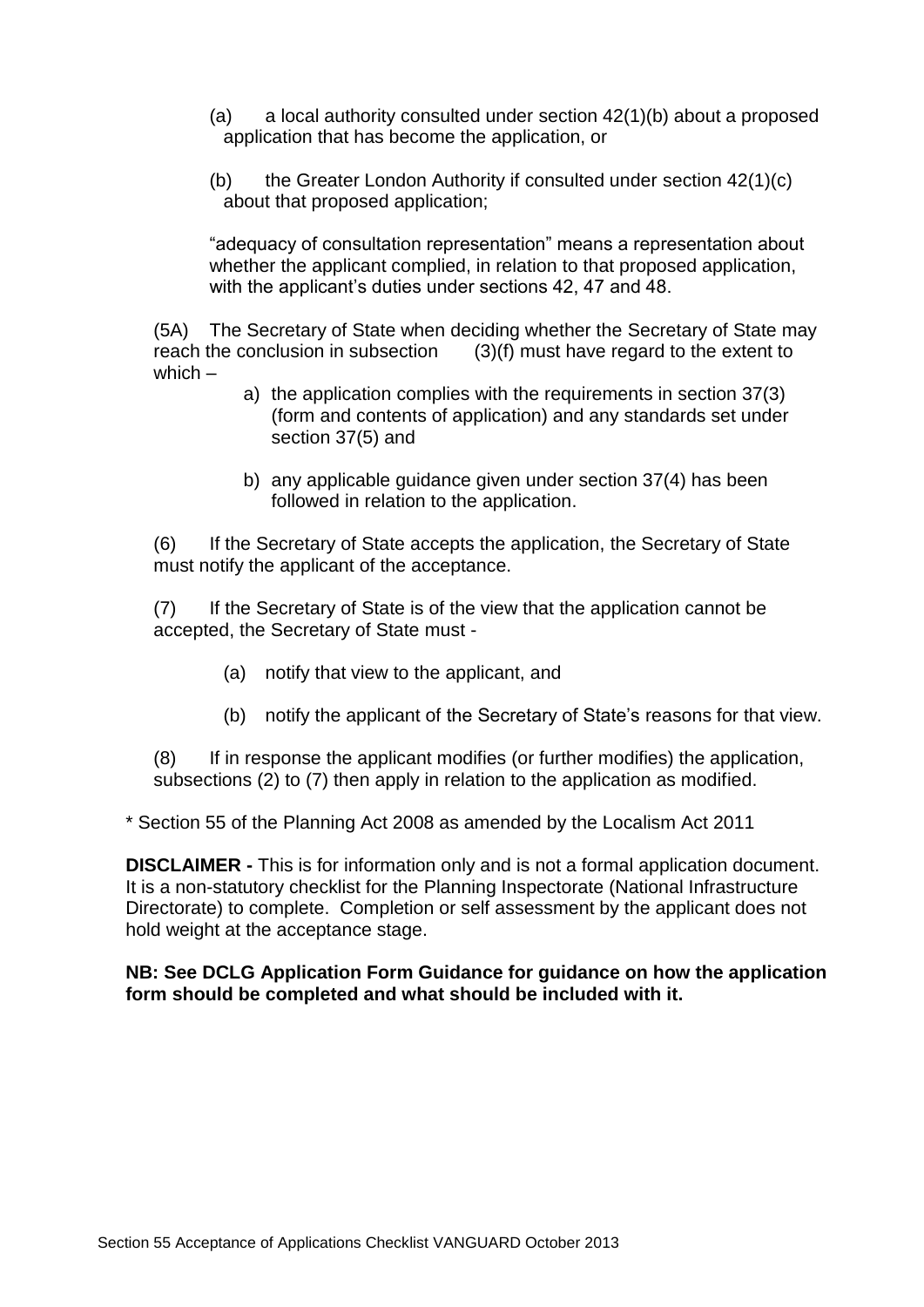## **Hornsea Two Section 55 Application Checklist<sup>1</sup>**

| <b>Section 55(2) Acceptance of Applications</b>                                                                                                                                                                                                                                                                                                                                                                                                                                                                                                                                                                                                                                                                                                           |                                                                                                                                                                                                                                                                                                                                                                                                                                                                                                                                                                                                                                                                                                                                                                                                                                                                              |                                       |                  |
|-----------------------------------------------------------------------------------------------------------------------------------------------------------------------------------------------------------------------------------------------------------------------------------------------------------------------------------------------------------------------------------------------------------------------------------------------------------------------------------------------------------------------------------------------------------------------------------------------------------------------------------------------------------------------------------------------------------------------------------------------------------|------------------------------------------------------------------------------------------------------------------------------------------------------------------------------------------------------------------------------------------------------------------------------------------------------------------------------------------------------------------------------------------------------------------------------------------------------------------------------------------------------------------------------------------------------------------------------------------------------------------------------------------------------------------------------------------------------------------------------------------------------------------------------------------------------------------------------------------------------------------------------|---------------------------------------|------------------|
| Within 28 days (starting day after receipt) the Secretary of State must<br>decide whether or not to accept the application.                                                                                                                                                                                                                                                                                                                                                                                                                                                                                                                                                                                                                               | Date received                                                                                                                                                                                                                                                                                                                                                                                                                                                                                                                                                                                                                                                                                                                                                                                                                                                                | 28 day due date                       | Date of decision |
|                                                                                                                                                                                                                                                                                                                                                                                                                                                                                                                                                                                                                                                                                                                                                           | 30/01/2015                                                                                                                                                                                                                                                                                                                                                                                                                                                                                                                                                                                                                                                                                                                                                                                                                                                                   | 27/02/2015                            | 19/02/2015       |
| Section 55(3) – the Secretary of State may only accept an<br>application if the Secretary of State concludes that:-                                                                                                                                                                                                                                                                                                                                                                                                                                                                                                                                                                                                                                       |                                                                                                                                                                                                                                                                                                                                                                                                                                                                                                                                                                                                                                                                                                                                                                                                                                                                              | <b>Planning Inspectorate Comments</b> |                  |
| 1. s55(3)(a) and s55(3)(c) It is an application for an order granting development consent                                                                                                                                                                                                                                                                                                                                                                                                                                                                                                                                                                                                                                                                 |                                                                                                                                                                                                                                                                                                                                                                                                                                                                                                                                                                                                                                                                                                                                                                                                                                                                              |                                       |                  |
| Is the development a nationally significant infrastructure project <sup>2</sup><br>1.1<br>(NSIP) (or does it form part of an NSIP); and does the application<br>state on the face of it that it is an application for a development<br>consent order <sup>3</sup> (DCO) under the Planning Act 2008 (the PA2008),<br>or equivalent words? Does the application specify the development<br>to which it relates (i.e. which category or categories in ss14-30<br>does the application scheme fall)?<br>If the development does not fall within the categories in ss14-30,<br>has a direction been given by the Secretary of State under s35 of<br>the PA2008 for the development to be treated as development for<br>which development consent is required? | Yes<br>The applicant states that the proposed development is or forms part of an<br>NSIP "pursuant to section $14(1)(a)$ and $15(3)$ of the 2008 Act  [and] as<br>Project Two is expected to have a capacity of more than 100 MW it is an<br>NSIP for the purposes of the 2008 Act" (paragraph 1.2 of the Covering letter<br>(Doc 1.1)).<br>Section 4 of the Application Form (Doc 1.2) provides further detail: "Project<br>Two' comprises up to two wind farms within the Hornsea Round 3 Zone of<br>the North Sea and all offshore and onshore infrastructure necessary to<br>connect the wind farms to the onshore National Grid. The proposed<br>development will have an installed generating capacity of up to 1,800 MW<br>and therefore qualifies as a NSIP  Further details can be found in the<br>Project Description (Document 7.1.3)". Project Two is the second |                                       |                  |

<sup>&</sup>lt;sup>1</sup> References in this document to the Secretary of State include references (where applicable) to the Planning Inspectorate Major Applications and Plans Directorate which carries out functions related to consenting nationally significant infrastructure projects on behalf of the Secretary of State

<u>.</u>

<sup>&</sup>lt;sup>2</sup> NSIP is defined generally in s14 with the detailed thresholds for each of the specified categories being set out in ss15-30

<sup>&</sup>lt;sup>3</sup> Development consent is required for development to the extent that the development is or forms part of an NSIP (s31 of the PA2008)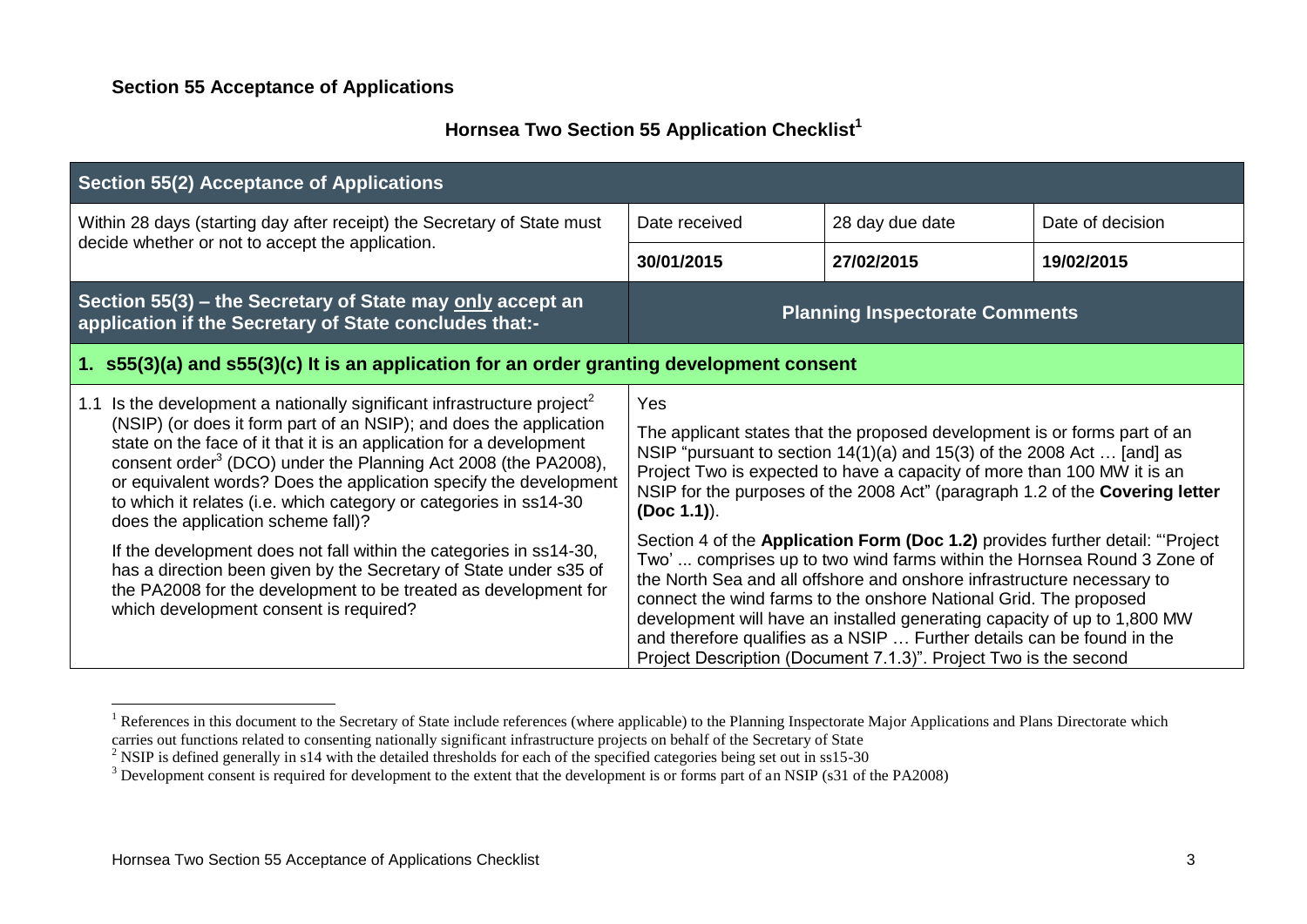|     |                                                                                                                                                                                                                                                                                                                                                                    | development proposed within the Hornsea Zone.                                                                                                                                                                                                                                                                                                                                                                                                                                                                                                                                                                                                          |
|-----|--------------------------------------------------------------------------------------------------------------------------------------------------------------------------------------------------------------------------------------------------------------------------------------------------------------------------------------------------------------------|--------------------------------------------------------------------------------------------------------------------------------------------------------------------------------------------------------------------------------------------------------------------------------------------------------------------------------------------------------------------------------------------------------------------------------------------------------------------------------------------------------------------------------------------------------------------------------------------------------------------------------------------------------|
|     | Summary $-$ s55(3)(a) and s55(3)(c)                                                                                                                                                                                                                                                                                                                                | Based on the evidence set out in 1.1 above, the proposed development is<br>one for which a Development Consent Order (DCO) is required because of<br>its nature, scale and location.                                                                                                                                                                                                                                                                                                                                                                                                                                                                   |
| 2.  |                                                                                                                                                                                                                                                                                                                                                                    | s55(3)(e) The applicant in relation to the application made has complied with Chapter 2 of Part 5 (pre-application procedure)                                                                                                                                                                                                                                                                                                                                                                                                                                                                                                                          |
| 2.1 | Did the applicant before carrying out the s42 consultation either<br>(a) request the Secretary of State to adopt a screening opinion in<br>respect of the development to which the application relates, or (b)<br>notify the Secretary of State in writing that it proposed to provide<br>an environmental statement in respect of that development <sup>4</sup> ? | The applicant issued a scoping report to the Planning Inspectorate on 5<br>October 2012 and requested a Scoping Opinion in accordance with<br>Regulation 8 of the Infrastructure Planning (Environmental Impact<br>Assessment) Regulations 2009.<br>Section 42 consultation was undertaken from 31 January 2013 in different<br>phases (Consultation Report (Doc 2.1), Chapter 4, pgs 12-17).                                                                                                                                                                                                                                                          |
|     | 2.2 Have any adequacy of consultation representations <sup>5</sup> been<br>received from "A", "B", "C" and "D" authorities; and if so do they<br>confirm that the applicant has complied with the duties under s42,<br>s47 and s48?                                                                                                                                | Adequacy of consultation representations have been received from ten<br>authorities.<br>East Lindsey District Council (B) stated that they 'are satisfied with the<br>adequacy of consultation process in connection with this proposal'<br>North East Lincolnshire Council (B) stated that 'with regard to the Adequacy of<br>Consultation no issues are raised.'<br>North Lincolnshire Council (B) stated that they have 'have agreed consultation<br>strategies with the applicants and are happy with the adequacy of the<br>consultation undertaken'.<br>Norfolk County Council (D) stated that 'there has been adequate consultation<br>to date' |
|     |                                                                                                                                                                                                                                                                                                                                                                    | Peterborough City Council (D) stated that 'in our opinion the proposal is<br>adequate.'<br>East Riding Of Yorkshire Council (A) provided the fullest response, concluding                                                                                                                                                                                                                                                                                                                                                                                                                                                                              |

1

<sup>&</sup>lt;sup>4</sup> Regulation 6 of the The Infrastructure Planning (Environmental Impact Assessment) Regulations 2009<br><sup>5</sup> S55(4) of the PA2008 provides that the Secretary of State must have regard to the consultation report, and any ade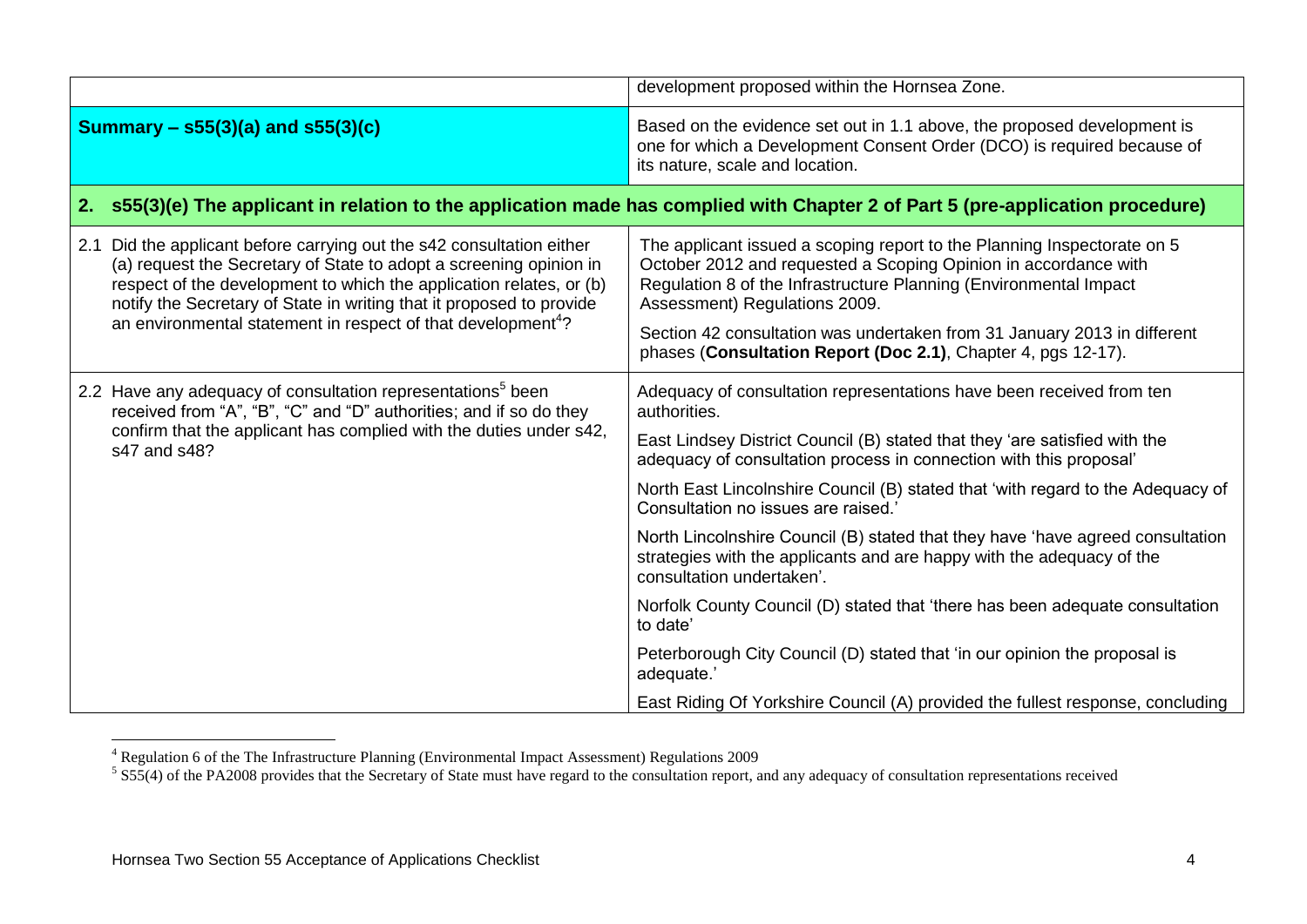| that 'the Council does not wish to raise any concerns with regard to the<br>adequacy of consultation in respect of Section 42, 47 or 48 of the Act or the<br>submitted Consultation Report.'                                                                 |
|--------------------------------------------------------------------------------------------------------------------------------------------------------------------------------------------------------------------------------------------------------------|
| Leicestershire County Council (D), Rutland County Council (D), Doncaster<br>Metropolitan Borough Council (A), Newark & Sherwood District Council (A)<br>stated that they had no opinion on the adequacy of consultation.                                     |
| Complete responses are published in full on the project page of the National<br>Infrastructure section of the Planning Portal website.                                                                                                                       |
| No response was received within the two week deadline from Lincolnshire (C),<br>West Lindsey (B); Lincoln (A), North Kesteven (A), Boston (A), Kingston upon<br>Hull (A), Bassetlaw (A), Nottinghamshire (D), Northamptonshire (D) or<br>Cambridgeshire (D). |

## **s42: Duty to Consult**

| 2.3 Did the applicant consult the following about the proposed application: |                                                                                                                                                                                                                                                                                                                                                                                                                                                                                        |  |
|-----------------------------------------------------------------------------|----------------------------------------------------------------------------------------------------------------------------------------------------------------------------------------------------------------------------------------------------------------------------------------------------------------------------------------------------------------------------------------------------------------------------------------------------------------------------------------|--|
| $s42(1)(a)$ persons prescribed <sup>6</sup> ?                               | The applicant has listed, in random order, persons prescribed, the MMO,<br>local authorities and affected persons consulted with in Annex 2 of the<br><b>Consultation Report (Doc 2.2).</b> Most of the prescribed consultees are listed,<br>many several times. The following omissions have been identified:                                                                                                                                                                         |  |
|                                                                             | NHS England Leicestershire and Lincolnshire Local Area Team (LAT).<br>The applicant lists consultation with the neighbouring North Yorkshire<br>and Humber LAT, which covers the majority of the onshore cable route,<br>and consulted the predecessor body East Midlands Strategic Health<br>Authority. This suggests that health planning interests are unlikely to<br>have been prejudiced, but the applicant should nonetheless rectify the<br>omission when notifying acceptance. |  |
|                                                                             | The Lincolnshire and the Humberside Police and Crime Commissioners<br>(PCC). The Chief Executives of both Police Authorities are listed as<br>consultees, but this should be corrected to the relevant PCCs when                                                                                                                                                                                                                                                                       |  |

 6 Statutory consultees set out in Schedule 1 of The Infrastructure Planning (Applications: Prescribed Forms and Procedure) Regulations 2009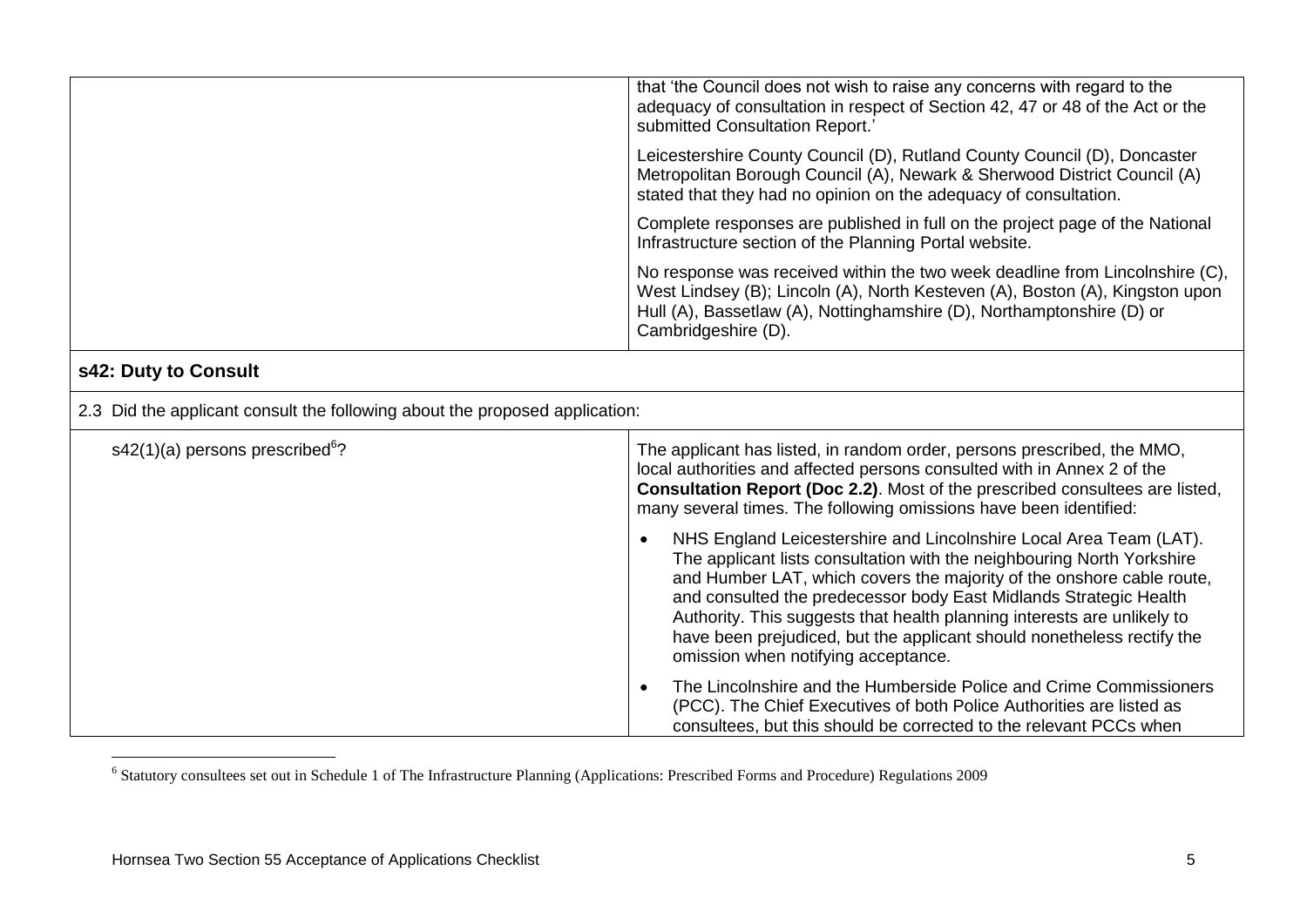|                                                                         | notifying acceptance.                                                                                                                                                                                                                                                                                                                                                                                                                                                             |
|-------------------------------------------------------------------------|-----------------------------------------------------------------------------------------------------------------------------------------------------------------------------------------------------------------------------------------------------------------------------------------------------------------------------------------------------------------------------------------------------------------------------------------------------------------------------------|
|                                                                         | Utility Assets Limited. While no electrical distribution assets associated<br>$\bullet$<br>with this licensee have been identified in the Book of Reference, the<br>undertaker holds a national licence and should be consulted on a<br>precautionary basis. This should now be done when notifying<br>acceptance.                                                                                                                                                                |
|                                                                         | Of the four electricity generation licence holders associated with the<br>$\bullet$<br>Hornsea offshore zone, only one, Heron Wind, is listed as a consultee.<br>The others, Njord, Breesea and Optimus, while sharing an office with<br>Heron Wind, are not listed as consultees in Annex 2. However, the<br>Consultation Report (Doc 2.1) makes clear that the applicant has<br>consulted with the developers of Hornsea Project One in section 8.17.                           |
| s42(1)(aa) the Marine Management Organisation <sup>7</sup> ?            | The applicant has included, in their list of parties consulted in Annex 2 of the<br>Consultation Report (Doc 2.2) the Marine Management Organisation.                                                                                                                                                                                                                                                                                                                             |
| s42(1)(b) each local authority within $s43^8$ ?                         | The applicant has included, in their list of parties consulted in Annex 2 of the<br>Consultation Report (Doc 2.2) the relevant local authorities.                                                                                                                                                                                                                                                                                                                                 |
| s42(1)(c) the Greater London Authority (if in Greater London<br>area)?  | Not applicable                                                                                                                                                                                                                                                                                                                                                                                                                                                                    |
| $s42(1)(d)$ each person in one or more of s44 categories <sup>9</sup> ? | Comparisons made and checked, although the state of the Consultation<br>Report Annex 2 (Doc 2.2) list made it difficult to compare with the Book of<br>Reference. Several (16) discrepancies have been identified. These include<br>probable typing errors, changes of address and the identification of different<br>trustees. It would have been helpful for the applicant to have identified and<br>explained these differences in their report. No party appears to have been |

The any case where the proposed development would affect, or would be likely to affect, any of the areas specified in s42(2) of the PA2008

 $8$  Definition of "local authority" in s43(3): The "B" authority where the application land is in the authority's area; the "A" authority where any part of the boundary of A's area is also a part of the boundary of B's area; the "C" authority (upper tier) where the application land is in that authority's area; the "D" authority where such authority shares a boundary with a "C" authority

<sup>&</sup>lt;sup>9</sup> Category 1: owner, lessee, tenant or occupier of land; Category 2: person interested in the land or has power to sell and convey the land or to release the land; Category 3: person entitled to make a relevant claim. There is no requirement to check the accuracy of the list(s) or whether the applicant has made diligent inquiry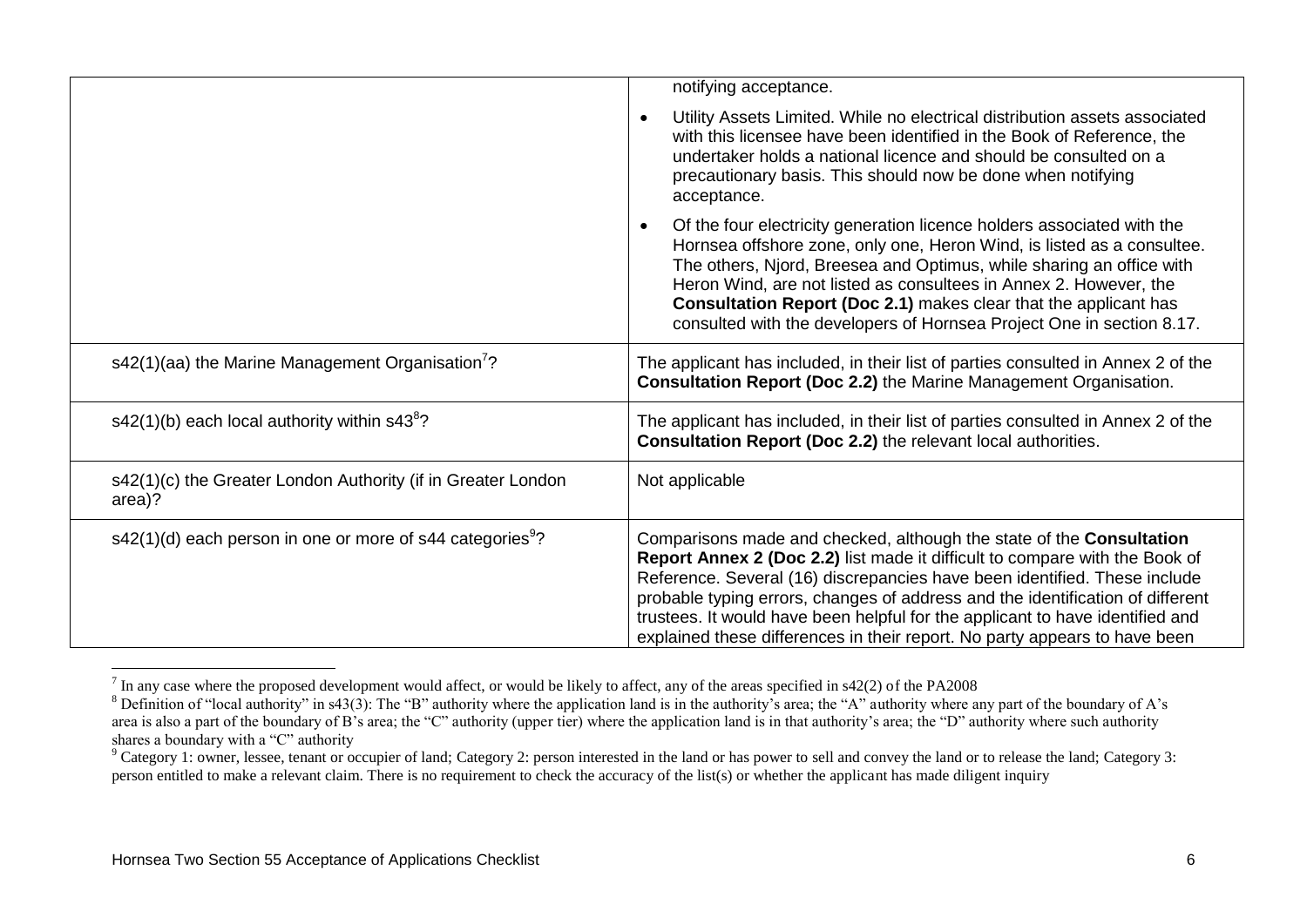|                                                                                                                                                                                                                                                     | prejudiced, but the applicant must ensure notification of every affected<br>person of acceptance.                                                                                                                                                                                                                                                                                                                                                                                                                                                                                                                                                                                          |
|-----------------------------------------------------------------------------------------------------------------------------------------------------------------------------------------------------------------------------------------------------|--------------------------------------------------------------------------------------------------------------------------------------------------------------------------------------------------------------------------------------------------------------------------------------------------------------------------------------------------------------------------------------------------------------------------------------------------------------------------------------------------------------------------------------------------------------------------------------------------------------------------------------------------------------------------------------------|
| s45: Timetable for s42 Consultation                                                                                                                                                                                                                 |                                                                                                                                                                                                                                                                                                                                                                                                                                                                                                                                                                                                                                                                                            |
| 2.4 Did the applicant notify s42 consultees of the deadline for receipt<br>of consultation responses; and if so was the deadline notified by<br>the applicant 28 days or more starting with the day after receipt of<br>the consultation documents? | Yes for Phases 1 and 2 of the consultation (see below). For further<br>consultation on 'onshore' changes the applicant did not seek responses from<br>what they term the 'offshore community' consultees.                                                                                                                                                                                                                                                                                                                                                                                                                                                                                  |
|                                                                                                                                                                                                                                                     | The applicant states that they adopted a two-phase statutory consultation<br>programme with both Section 42 and 47 consultees, so that responses from<br>each phase could be used for the application; this phased approach was<br>intended to allow consultees to see what changes had been made in<br>response to their feedback.                                                                                                                                                                                                                                                                                                                                                        |
|                                                                                                                                                                                                                                                     | Annex 4 of the Consultation Report (Doc 2.2) contains a copy of the<br>Consultation Cover Letter for Phase 1 sent to Section 42 consultees dated 31<br>January 2013. This document also contains a list of all of the material<br>enclosed with the letter including a "CD-ROM for Project One and Project<br>Two, hardcopy of the Hornsea Zone Project Update (Issue 4), invite to<br>Project One and Project Two consultation events [and a] copy of Project One<br>phase 4 consultation cover letter sent to section 42 consultees".                                                                                                                                                    |
|                                                                                                                                                                                                                                                     | Page 3 of the letter states that "the consultation phase will last for 42 days<br>and commence from 31 January 2013 and we therefore must receive<br>comments by 13th March 2013" (42 days). This allows more than the statutory<br>deadline of 28 days after the date of receipt.                                                                                                                                                                                                                                                                                                                                                                                                         |
|                                                                                                                                                                                                                                                     | The applicant states that Phase 2 of Section 42 consultation was intended to<br>allow a wide range of stakeholders an opportunity to review and comment on<br>key documents including the draft DCO (including the draft deemed Marine<br>Licences) and the PEI in the form of a draft Environmental Statement<br>describing the project and providing an assessment of associated<br>environmental impacts that would accompany the Project Two application<br>before its submission to the Planning Inspectorate. This consultation<br>occurred from 18 June 2014 to 29 July 2014 (42 days). The Phase 2<br>Consultation was the final phase of consultation for Project Two as a whole. |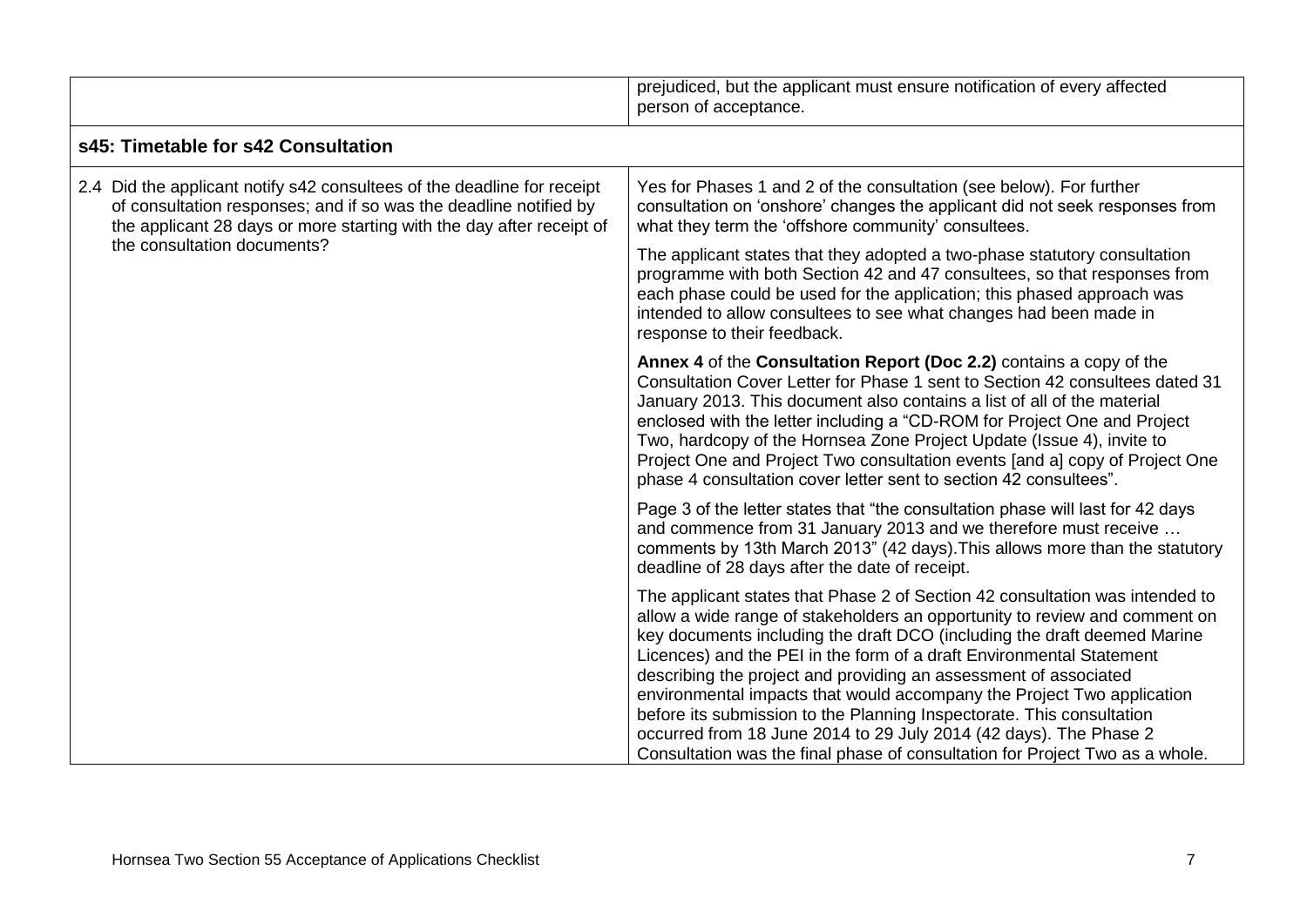|                                                                                                                                                                                                                                                                                                            | (paragraphs 4.3.1.-4.3.3 of the Consultation Report (Doc 2.1).                                                                                                                                                                                                                                                                                                                                                                                                                                                                                                                                                                                         |
|------------------------------------------------------------------------------------------------------------------------------------------------------------------------------------------------------------------------------------------------------------------------------------------------------------|--------------------------------------------------------------------------------------------------------------------------------------------------------------------------------------------------------------------------------------------------------------------------------------------------------------------------------------------------------------------------------------------------------------------------------------------------------------------------------------------------------------------------------------------------------------------------------------------------------------------------------------------------------|
|                                                                                                                                                                                                                                                                                                            | Annex 6 of the Consultation Report (Doc 2.3) contains a copy of the<br>Consultation Cover Letter sent to Section 42 consultees dated 17 June 2014.<br>The letter indicates that the consultation started on 18 June will last 42 days<br>and comments should be sent by 30 July 2014. This allows more than the<br>statutory deadline of 28 days after the date of receipt.                                                                                                                                                                                                                                                                            |
|                                                                                                                                                                                                                                                                                                            | After Phase 2 consultation further consultation was undertaken by the<br>applicant between 15 September 2014 to 13 October 2014 (28 days) with<br>regard to the onshore cable corridor, access to the substation and the<br>interface between Hornsea Projects One and Two. This consultation was with<br>"onshore consultees" to explain changes to the cable corridor and other<br>matters set out in paragraphs 4.4.1-4.4.11 of the Consultation Report (Doc<br>2.1). The applicant states that they did not consult the offshore community<br>with this further consultation on minor changes to the project as these were<br>exclusively onshore. |
|                                                                                                                                                                                                                                                                                                            | The applicant also states that where any final changes were made to the<br>project design, following the Phase 2 consultation and the further onshore<br>consultation, careful consideration was given to who might be affected and<br>there was correspondence or dialogue made with these parties.                                                                                                                                                                                                                                                                                                                                                   |
|                                                                                                                                                                                                                                                                                                            | Responses to these consultations are summarised in Appendix 12 of the<br><b>Consultation Report (Doc 2.5).</b>                                                                                                                                                                                                                                                                                                                                                                                                                                                                                                                                         |
| s46: Duty to notify Secretary of State of proposed application                                                                                                                                                                                                                                             |                                                                                                                                                                                                                                                                                                                                                                                                                                                                                                                                                                                                                                                        |
| 2.5 Did the applicant supply information to notify the Secretary of<br>State of the proposed application; and if so was the information<br>supplied to the Secretary of State on or before the date it was<br>sent to the s42 consultees? Was this done on or before<br>commencing consultation under s42? | Yes<br>Paragraph 4.1.2. of the Consultation Report (Doc 2.1) sets out the details<br>and Annex 4 of the Consultation Report (Doc 2.2) contains a copy of the<br>Section 46 Notification which was dated 29 January 2013. Annex 4 also<br>contains a copy of the Consultation Cover Letter sent to S42 Consultees. This<br>letter was dated 31 January 2013.                                                                                                                                                                                                                                                                                            |
| s47: Duty to consult local community                                                                                                                                                                                                                                                                       |                                                                                                                                                                                                                                                                                                                                                                                                                                                                                                                                                                                                                                                        |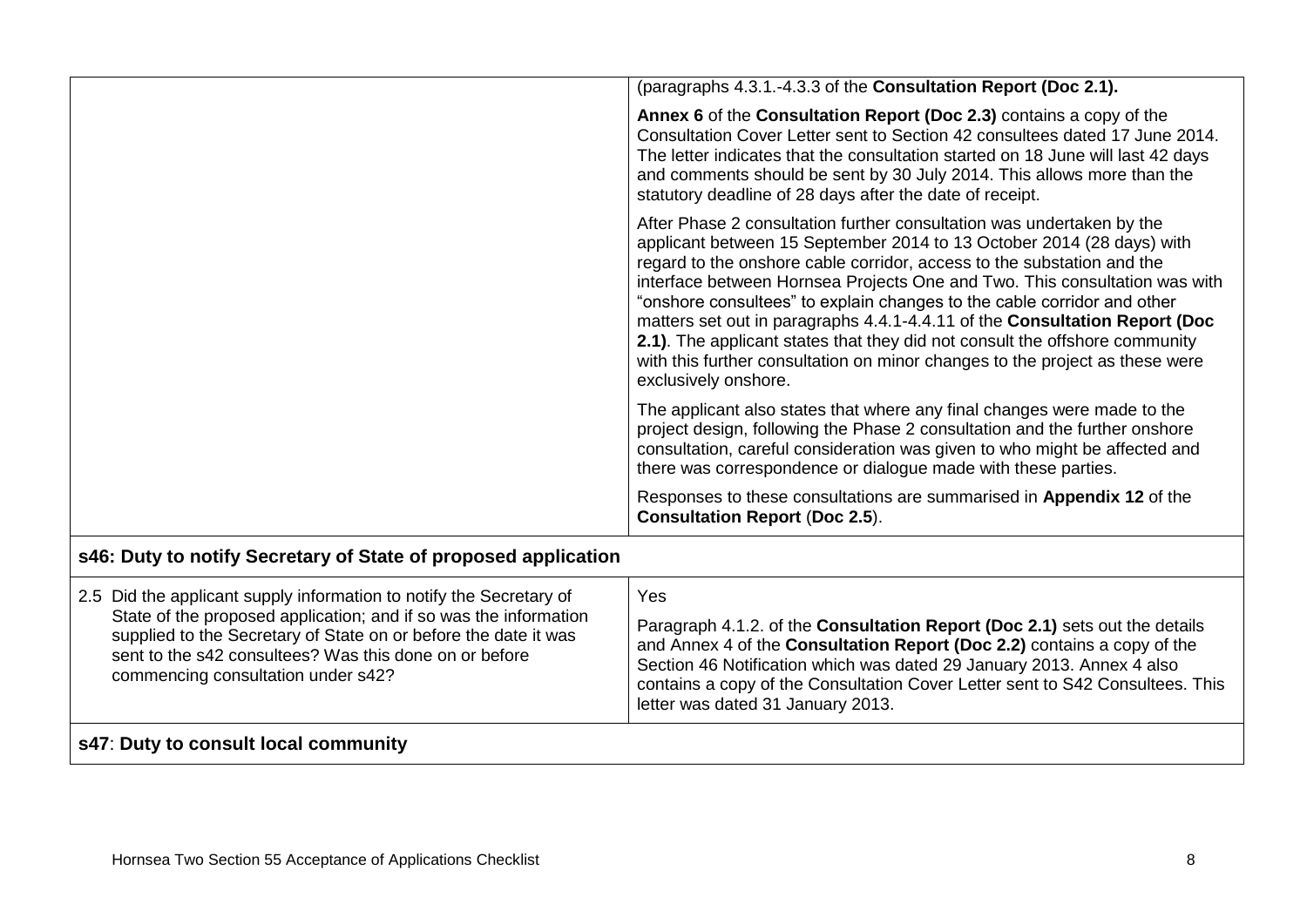| 2.6 Did the applicant prepare a statement of community consultation<br>(SOCC) on how it intended to consult people living in the vicinity<br>of the land?                                                                                                                                    | Yes<br>Within the Consultation Annexes 1 to 4 (Doc 2.2) is Annex 3 which<br>provides a copy of the Final SoCC Report.                                                                                                                                                                                                                                                                                                                   |
|----------------------------------------------------------------------------------------------------------------------------------------------------------------------------------------------------------------------------------------------------------------------------------------------|-----------------------------------------------------------------------------------------------------------------------------------------------------------------------------------------------------------------------------------------------------------------------------------------------------------------------------------------------------------------------------------------------------------------------------------------|
| 2.7 Were "B" and (where relevant) "C" authorities consulted about<br>the content of the SOCC; and if so was the deadline for receipt of<br>responses 28 days beginning with the day after the day that "B"<br>and (where applicable) "C" authorities received the consultation<br>documents? | Yes<br>The Consultation Report (Doc 2.1) Chapter 5.1 Consultation on the Content<br>of the Statement of Community Consultation paragraph 5.1.3 states:<br>"the draft SoCC was  submitted to the Local Authorities and the MMO<br>[Marine Management Organisation] for statutory consultation on 9 November<br>2012 accompanied by an explanatory note" and paragraph 5.1.5 states that<br>"the SoCC was published on 10 December 2012". |
|                                                                                                                                                                                                                                                                                              | The applicant states that the following Local Authorities were consulted on<br>the draft SoCC:                                                                                                                                                                                                                                                                                                                                          |
|                                                                                                                                                                                                                                                                                              | East Lindsey District Council (B);                                                                                                                                                                                                                                                                                                                                                                                                      |
|                                                                                                                                                                                                                                                                                              | East Riding of Yorkshire Council (A);                                                                                                                                                                                                                                                                                                                                                                                                   |
|                                                                                                                                                                                                                                                                                              | Kingston upon Hull (A);                                                                                                                                                                                                                                                                                                                                                                                                                 |
|                                                                                                                                                                                                                                                                                              | Lincolnshire County Council (C);                                                                                                                                                                                                                                                                                                                                                                                                        |
|                                                                                                                                                                                                                                                                                              | North Lincolnshire Council (B);                                                                                                                                                                                                                                                                                                                                                                                                         |
|                                                                                                                                                                                                                                                                                              | North-East Lincolnshire Council (B); and                                                                                                                                                                                                                                                                                                                                                                                                |
|                                                                                                                                                                                                                                                                                              | West Lindsey District Council (B).                                                                                                                                                                                                                                                                                                                                                                                                      |
|                                                                                                                                                                                                                                                                                              | Paragraph 5.1.3 Chapter 5.1. Consultation on the Content of the Statement<br>of Community Consultation, Consultation Report (Doc 2.1).                                                                                                                                                                                                                                                                                                  |
|                                                                                                                                                                                                                                                                                              | The above comprise the necessary "B" and "C" authorities with the addition of<br>Kingston upon Hull. A copy of the Cover Letter and Draft SoCC can be found<br>in Appendix 1 in Consultation Report Annexes 1 to 4 (Doc 2.2).                                                                                                                                                                                                           |
|                                                                                                                                                                                                                                                                                              | The Local Authorities were sent the draft SoCC on the 9 November 2012 and<br>"responses were requested by 9 December 2012 in compliance with the<br>required 28 days of consultation under Section 47(3) of the Act" (Paragraph                                                                                                                                                                                                         |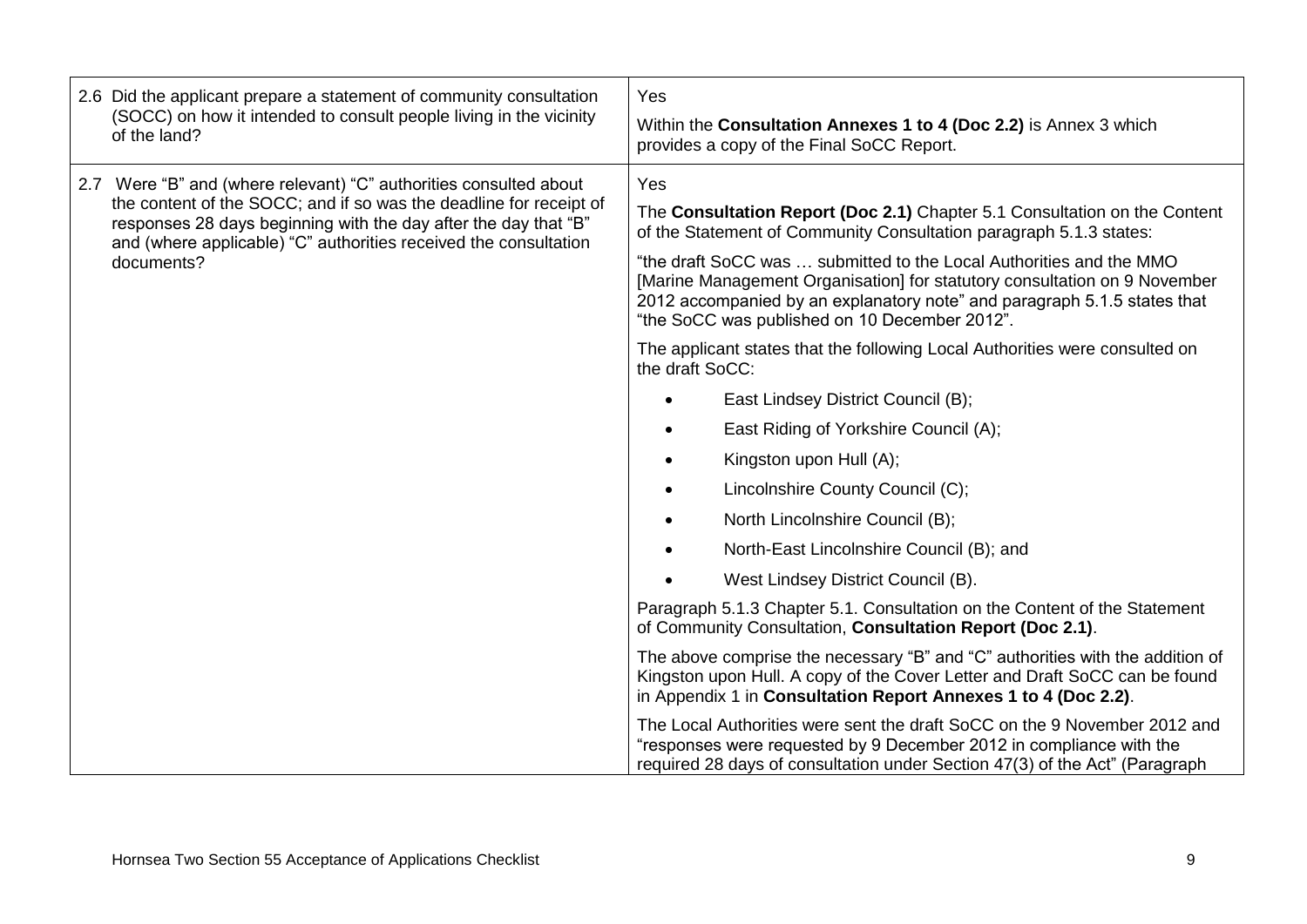|                                                                                        | 5.1.3. Consultation on the Content of the Statement of Community<br>Consultation, Consultation Report (Doc 2.1)).                                                                                                                                                                                                                                                                                                                                                                                                                 |
|----------------------------------------------------------------------------------------|-----------------------------------------------------------------------------------------------------------------------------------------------------------------------------------------------------------------------------------------------------------------------------------------------------------------------------------------------------------------------------------------------------------------------------------------------------------------------------------------------------------------------------------|
| 2.8 Has the applicant had regard to any responses received when<br>preparing the SOCC? | The applicant states in paragraph 5.1.4 that "comments on the draft SoCC<br>and the proposed consultation events were received from East Lindsey<br>District Council, East Riding of Yorkshire Council, Kingston upon Hull, North<br>Lincolnshire Council and the MMO". Annex 3, Section 2 contains these<br>responses (Doc 2.2).                                                                                                                                                                                                 |
|                                                                                        | East Riding Of Yorkshire Council and North Lincolnshire Council both stated<br>that they had no objections.                                                                                                                                                                                                                                                                                                                                                                                                                       |
|                                                                                        | Having made enquiries of, and received clarification from, the applicant, East<br>Lindsey District Council replied that "in respect of media coverage,<br>consultation events, and notification with residents, district councillors, parish<br>councillors etc" the applicant's "e-mail clarifies the situation, and it [route<br>location of the buried cable] is to be the same as agreed with the council for<br>Project One, on that basis" the council had no objection.                                                    |
|                                                                                        | Hull City Council noted the project's contribution to Government policies and<br>welcomed the "open approach to the consultation so far" and welcomed "the<br>opportunity to work alongside SMart Wind Limited to ensure the proposal<br>aligns with the objectives of the city's partnership strategy, planning strategy<br>and meets the desires of the community".                                                                                                                                                             |
|                                                                                        | Paragraph 5.1.4 contains a summary of consultation responses along with<br>the actions SMart Wind took to address any points raised, confirming that the<br>applicant had regard to some of the responses received when preparing the<br>Final SoCC (Consultation on the Content of the Statement of Community<br>Consultation, Consultation Report (Doc 2.1).                                                                                                                                                                    |
|                                                                                        | The MMO had a number of comments, all of which can be seen on page 210<br>of Annex 3 (Doc 2.2). The applicant has had regard to several of the<br>comments raised by the MMO – such as including the number of homes that<br>would be powered by the scheme, moving the table listing libraries and<br>opening times, noting the wide coverage of Fishing News in relation to<br>publicising the proposal to mariners, and indicating the important role of<br>FLO/NFFO liaison. Our check shows there is no response recorded or |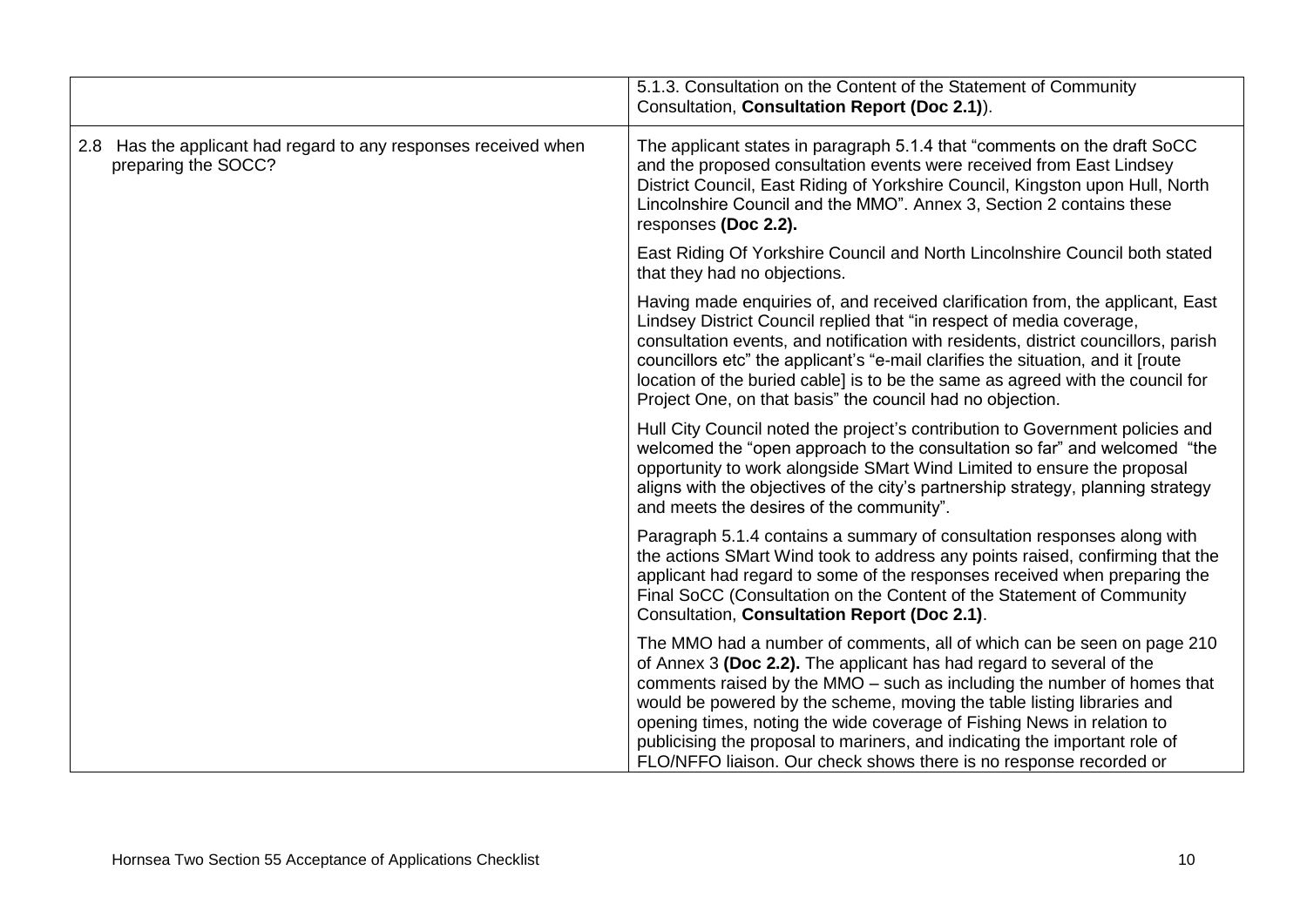|      |                                                                                                                                                                                                                                | change to the SoCC in relation to some other points raised, but these are not<br>regarded as significant in relation to the acceptance.                                                                                                                                                                                                                                                                                                                                                                                                              |
|------|--------------------------------------------------------------------------------------------------------------------------------------------------------------------------------------------------------------------------------|------------------------------------------------------------------------------------------------------------------------------------------------------------------------------------------------------------------------------------------------------------------------------------------------------------------------------------------------------------------------------------------------------------------------------------------------------------------------------------------------------------------------------------------------------|
|      |                                                                                                                                                                                                                                | While there was only one day between the deadline for comments on the<br>SoCC and its publication in final form, it appears that the applicant has had<br>regard to responses received during the statutory period, and from earlier<br>non-statutory consultations.                                                                                                                                                                                                                                                                                 |
| 2.9  | Has the SOCC been made available for inspection in a way that                                                                                                                                                                  | Yes                                                                                                                                                                                                                                                                                                                                                                                                                                                                                                                                                  |
|      | is reasonably convenient for people living in the vicinity of the<br>land; and has a notice been published in a newspaper<br>circulating in the vicinity of the land which states where and<br>when the SOCC can be inspected? | The applicant states in paragraph 5.1.5 that the "local publications used to<br>publicise the SoCC and the areas they covered are presented in Table 5.1" of<br>the Consultation Report (Doc 2.1). These publications include the<br>Cleethorpes Chronicle, East Hull and Holderness Advertiser, Fishing News,<br>Grimsby Telegraph, Holderness Gazette, Hull Daily Mail, Louth Leader and<br>Scunthorpe Telegraph, all of which stated where and when the SoCC could be<br>inspected.                                                               |
|      |                                                                                                                                                                                                                                | A copy of the SoCC newspaper notices dated 12, 13, 14 and 19 December<br>2012 can be found in Annex 10 in the Consultation Report Annexes 1 to 4<br><b>(Doc 2.2).</b> The notices include the names of the venues and the opening hours<br>of the location where the SoCC was made available for inspection. These<br>include East Riding Mobile Library, Immingham Library, Laceby Library,<br>Waltham Library, Grimsby Library, Goxhill Library, East Lindsey Access Points<br>(Louth Town Hall and Mablethorpe Library) and Hull Central Library. |
| 2.10 | Does the SOCC set out whether the development is EIA                                                                                                                                                                           | Yes                                                                                                                                                                                                                                                                                                                                                                                                                                                                                                                                                  |
|      | development <sup>10</sup> ; and does it set out how the applicant intends to<br>publicise and consult on the preliminary environmental<br>information?                                                                         | The SoCC states that the applicant "SMart Wind is carrying out an<br>Environmental Impact Assessment (EIA) for Project Two and will submit an<br>Environmental Statement (ES) with the application". It also states that<br>Preliminary Environmental Information (PEI) would be made available online<br>and in hard copy at the consultation events and at the local venues listed in<br>section 2.9 of this checklist. (Annex 3, Consultation Report Annexes 1 to 4<br>(Doc 2.2)).                                                                |

<sup>1</sup> <sup>10</sup> Regulation 10 of The Infrastructure Planning (Environmental Impact Assessment) Regulations 2009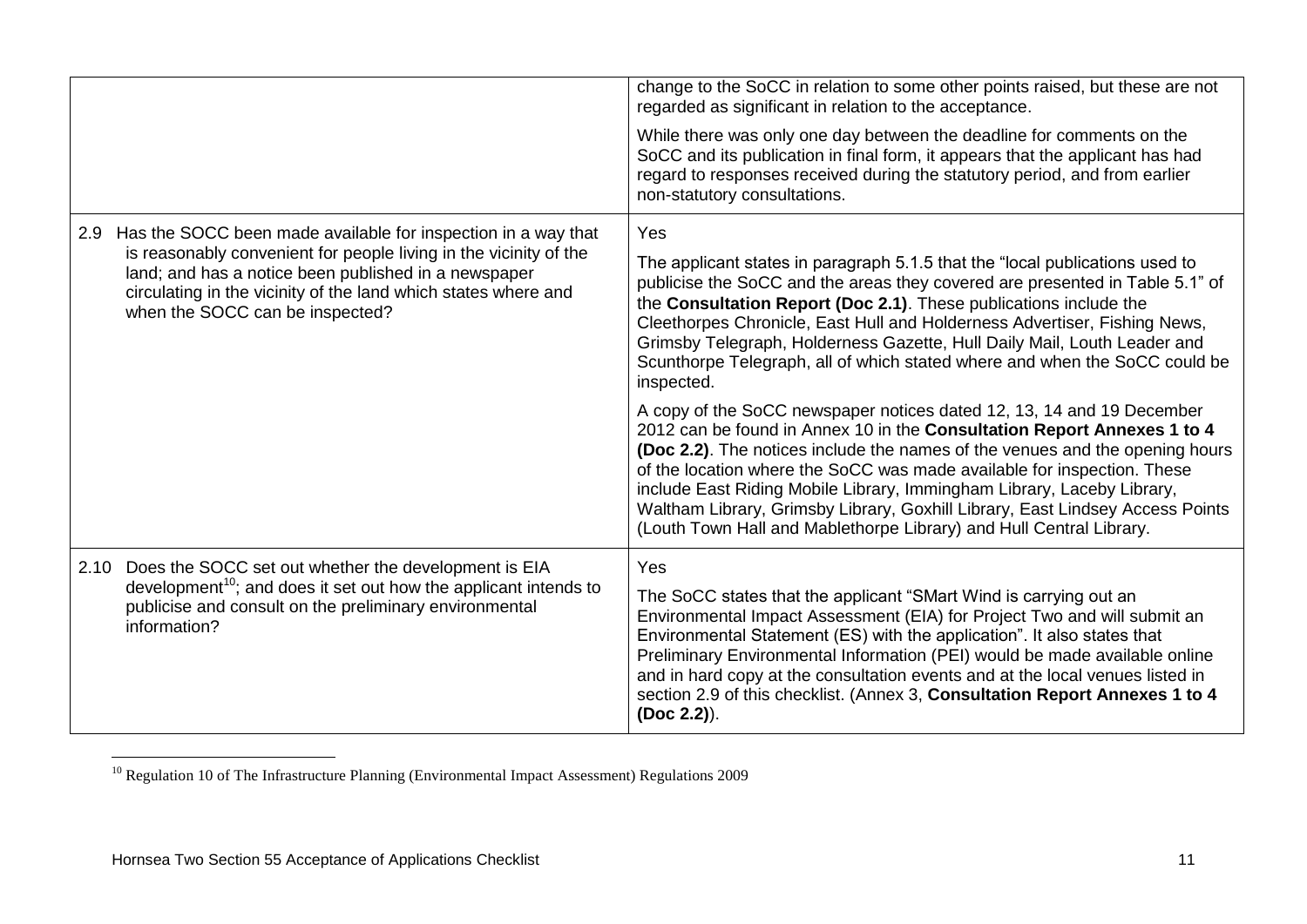| Has the applicant carried out the consultation in accordance<br>2.11<br>with the SOCC?                                                                       | Table 5.2 provides a summary of requirements arising from the SOCC and<br>actions taken by the applicant during Phase 1 and 2 of their consultation to<br>comply with the SoCC. There are no apparent discrepancies (Section 5.2<br>Summary of compliance with the SoCC, Consultation Report (Doc 2.1).                                                                                                                                                                                                                            |
|--------------------------------------------------------------------------------------------------------------------------------------------------------------|------------------------------------------------------------------------------------------------------------------------------------------------------------------------------------------------------------------------------------------------------------------------------------------------------------------------------------------------------------------------------------------------------------------------------------------------------------------------------------------------------------------------------------|
| s48: Duty to publicise the proposed application                                                                                                              |                                                                                                                                                                                                                                                                                                                                                                                                                                                                                                                                    |
| Regulations 2009 (the APFP Regulations):                                                                                                                     | 2.12 Did the applicant publish a notice, as required by Regulation 4(2) of The Infrastructure Planning (Applications: Prescribed Forms and Procedure)                                                                                                                                                                                                                                                                                                                                                                              |
| (a) for at least two successive weeks in one or more local<br>newspapers circulating in the vicinity in which the proposed<br>development would be situated; | The Copies of Newspaper Notices (Doc 1.3) provides dated evidence that<br>the applicant published the s48 notices as follows:<br>Cleethorpes Chronicle - 18 September 2014 and 25 September 2014<br>$\bullet$<br>Hull Daily Mail - 18 September 2014 and 25 September 2014<br>Grimsby Telegraph - 18 September 2014 and 25 September 2014<br>Scunthorpe Telegraph - 18 September 2014 and 25 September 2014<br>Holderness Gazette - 18 September 2014 and September 2014<br>Louth Leader - 17 September 2014 and 24 September 2014 |
| (b) once in a national newspaper;                                                                                                                            | The Independent - 17 September 2014<br><b>Copies of Newspaper Notices (Doc 1.3)</b>                                                                                                                                                                                                                                                                                                                                                                                                                                                |
| (c) once in the London Gazette and, if land in Scotland is affected,<br>the Edinburgh Gazette; and                                                           | • The London Gazette - 17 September 2014<br><b>Copies of Newspaper Notices (Doc 1.3)</b>                                                                                                                                                                                                                                                                                                                                                                                                                                           |
| (d) where the proposed application relates to offshore development<br>(i) once in Lloyds List; and<br>(ii) once in an appropriate fishing trade journal?     | • Fishing News - 19 September 2014<br>IHS Fairplay - 18 September 2014<br>$\bullet$<br>The Lloyd's List - 18 September 2014<br><b>Copies of Newspaper Notices (Doc 1.3)</b>                                                                                                                                                                                                                                                                                                                                                        |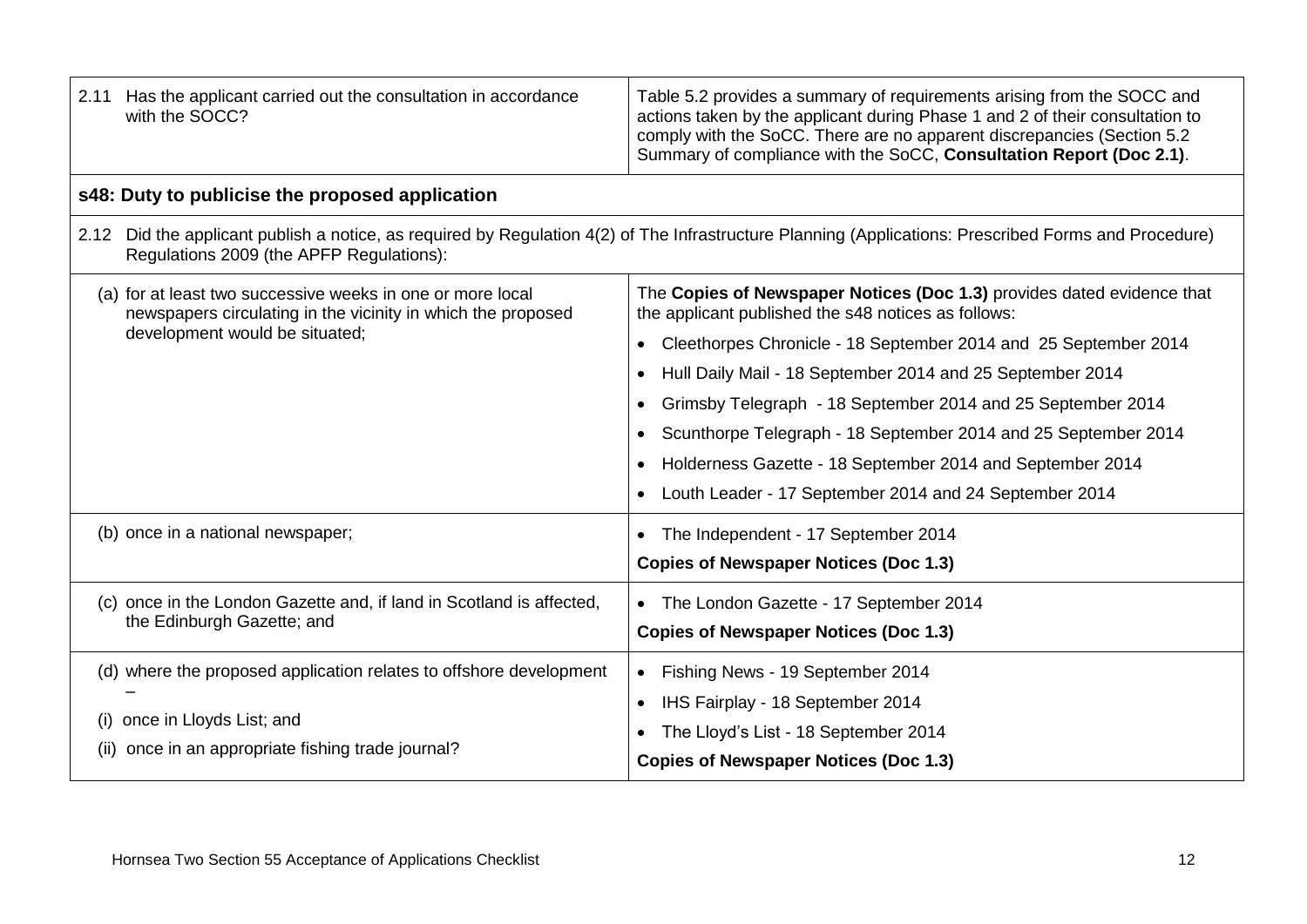| 2.13 Did the notice include, as required by Regulation 4(3) of APFP Regulations:                                                                                                                                                                                                                   |                                                                                                                                                                                                                                                                                                                                                                                       |  |
|----------------------------------------------------------------------------------------------------------------------------------------------------------------------------------------------------------------------------------------------------------------------------------------------------|---------------------------------------------------------------------------------------------------------------------------------------------------------------------------------------------------------------------------------------------------------------------------------------------------------------------------------------------------------------------------------------|--|
| (a) the name and address of the applicant;                                                                                                                                                                                                                                                         | Paragraph 1 of the s48 notice, provided at Annex 14 of Consultation Report<br>(Doc 2.5) contains the name and address of the applicant.                                                                                                                                                                                                                                               |  |
| (b) a statement that the applicant intends to make an application for<br>development consent to the Secretary of State;                                                                                                                                                                            | Paragraph 1 of the s48 notice states that the applicant intends to apply to the<br>Secretary of State for a development consent order.                                                                                                                                                                                                                                                |  |
| (c) a statement as to whether the application is EIA development;                                                                                                                                                                                                                                  | Paragraph 5 of the s48 notice states that the application is EIA development.                                                                                                                                                                                                                                                                                                         |  |
| (d) a summary of the main proposals, specifying the location or route<br>of the proposed development;                                                                                                                                                                                              | Paragraphs 2, 3 and 4 of the s48 notice give a summary of the proposal and<br>specify the location of the proposed development.                                                                                                                                                                                                                                                       |  |
| (e) a statement that the documents, plans and maps showing the<br>nature and location of the proposed development are available<br>for inspection free of charge at the places (including at least one<br>address in the vicinity of the proposed development) and times<br>set out in the notice; | Paragraph 6 of the s48 notice details that the copy of documents, plans and<br>maps will be available to view free of charge from 17 September 2014 until at<br>least 27 October 2014 at the two locations (with the opening and closing<br>times).                                                                                                                                   |  |
|                                                                                                                                                                                                                                                                                                    | DVD copies were also deposited at ten libraries and an option of requesting<br>the DVDs free of charge from the applicant was also made available.                                                                                                                                                                                                                                    |  |
|                                                                                                                                                                                                                                                                                                    | The copies of documents were accessible on the applicant's website with<br>webpage link provided.                                                                                                                                                                                                                                                                                     |  |
| the latest date on which those documents, plans and maps will<br>(f)<br>be available for inspection (being a date not earlier than the<br>deadline in sub-paragraph (i));                                                                                                                          | Paragraph 6 of the s48 notice states that the documents were available for<br>inspection from 17 September 2014 to 27 October 2014. This is the same date<br>as the deadline for the receipt of responses in sub paragraph (i).                                                                                                                                                       |  |
| (g) whether a charge will be made for copies of any of the<br>documents, plans or maps and the amount of any charge;                                                                                                                                                                               | Paragraph 9 of the s48 notice provided the details of the charges that will be<br>made on request for the paper copies.                                                                                                                                                                                                                                                               |  |
|                                                                                                                                                                                                                                                                                                    | 'Paper copies can be provided on request for a charge of £8,350 for the full<br>suite of document being representative of actual printing costs. Non-technical<br>summary of project information will be supplied free of charge. The<br>Environment Statement Volumes 1-3 for £2,000, the Environmental<br>Statement Appendices for £6,000 and other application documents including |  |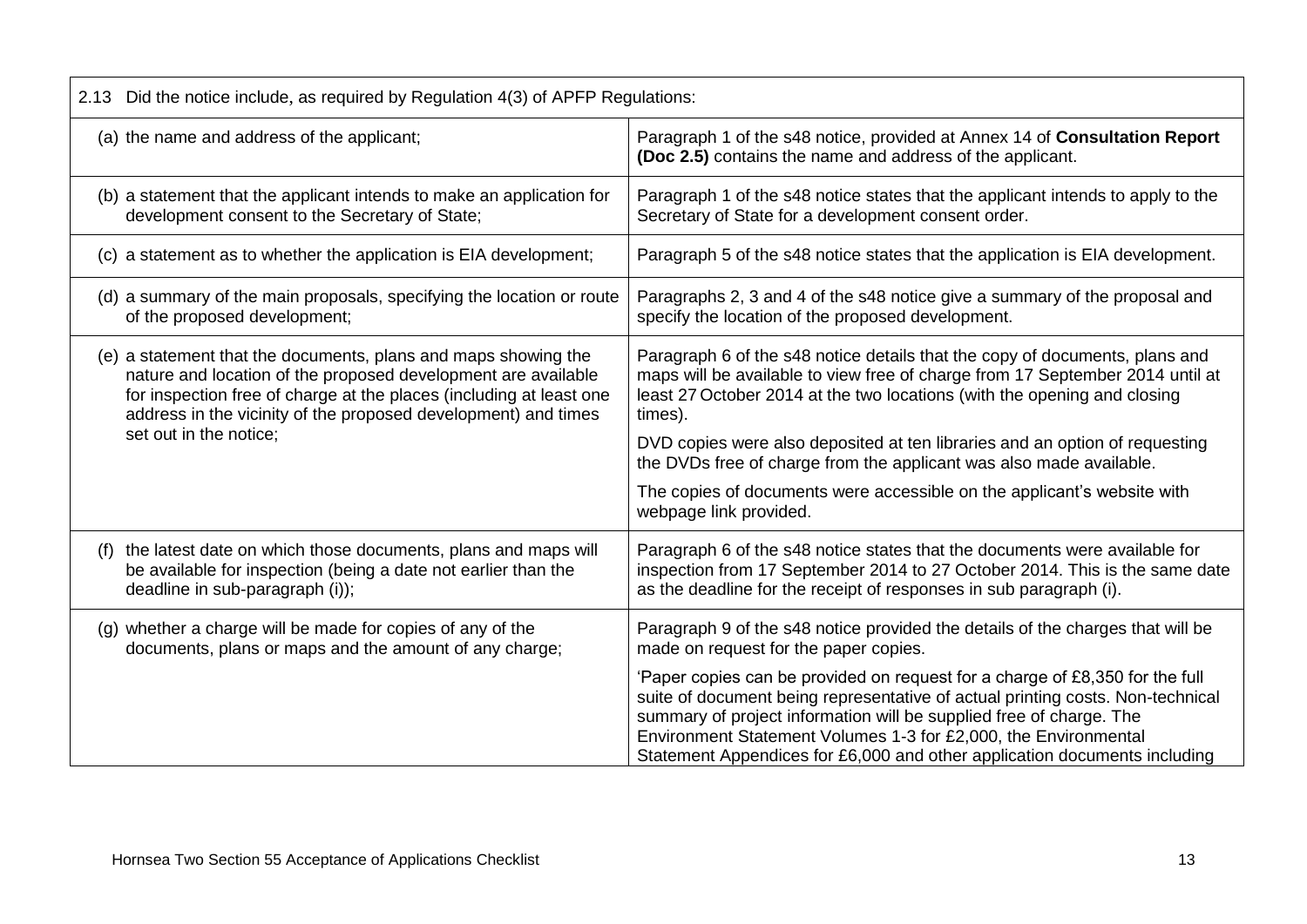|     |                                                                                                                                                                                                                                                                                         | draft DCO for £350.' Paragraph 6 of the s48 notice states 'DVD copies are<br>also available free of charge'.                                                                                                                                                                                                                                                                                                                                         |  |
|-----|-----------------------------------------------------------------------------------------------------------------------------------------------------------------------------------------------------------------------------------------------------------------------------------------|------------------------------------------------------------------------------------------------------------------------------------------------------------------------------------------------------------------------------------------------------------------------------------------------------------------------------------------------------------------------------------------------------------------------------------------------------|--|
|     | (h) details of how to respond to the publicity; and                                                                                                                                                                                                                                     | Paragraph 10 of the s48 notice provides an email and postal address for any<br>responses to the publication of the notice.                                                                                                                                                                                                                                                                                                                           |  |
| (i) | a deadline for receipt of those responses by the applicant, being<br>not less than 28 days following the date when the notice is last<br>published?                                                                                                                                     | Paragraph 11 of the s48 notice provides the deadline for response which was<br>Monday 27 October 2014.                                                                                                                                                                                                                                                                                                                                               |  |
|     |                                                                                                                                                                                                                                                                                         | The notice was last published on 25 September 2014 in Cleethorpes<br>Chronicle, Hull Daily Mail, Grimsby Telegraph, Scunthorpe Telegraph and<br>Holderness Gazette. Hence, more than 28 days' notice from the day after its<br>last publication has been given which exceeds the statutory number of days<br>required.                                                                                                                               |  |
|     | 2.14 Has a copy of the s48 notice been sent to the EIA consultation<br>bodies and to any person notified to the applicant in<br>accordance with Regulation 9(1)(c) of The Infrastructure<br>Planning (Environmental Impact Assessment) Regulations 2009<br>(the EIA Regulations) $11$ ? | Yes<br>The applicant states in the Consultation Report (Doc 2.1) in Section 48                                                                                                                                                                                                                                                                                                                                                                       |  |
|     |                                                                                                                                                                                                                                                                                         | consultation, paragraph 6.1.2:                                                                                                                                                                                                                                                                                                                                                                                                                       |  |
|     |                                                                                                                                                                                                                                                                                         | "a list of the consultation bodies and Regulation 9 parties to whom a hard<br>copy of a Section 48 Notice was provided as required by Regulation 11 of the<br>EIA Regulations is set out in Annex 16."                                                                                                                                                                                                                                               |  |
|     |                                                                                                                                                                                                                                                                                         | Annex 16 of Consultation Report Annexes 10 to 16 (Doc 2.5) lists many of<br>the bodies as provided by the Planning Inspectorate's Scoping Opinion, but<br>omits 24 local authorities, 7 electricity licence holders, 4 public gas<br>transporters, the Royal Mail, BRB Residuary Ltd, Louth Navigation Trust,<br>Network Rail, and 3 parish councils. However, these statutory consultees<br>would have received independent notification under s42. |  |
|     | s49: Duty to take account of responses to consultation and publicity                                                                                                                                                                                                                    |                                                                                                                                                                                                                                                                                                                                                                                                                                                      |  |
|     | 2.15 Has the applicant had regard to any relevant responses to the                                                                                                                                                                                                                      | The applicant states in Table 7.1 (Statement of compliance Consultation<br>Report (Doc 2.1)) that they "had regard to all stakeholder responses received                                                                                                                                                                                                                                                                                             |  |

<sup>1</sup> <sup>11</sup> Regulation 11 of The Infrastructure Planning (Environmental Impact Assessment) Regulations 2009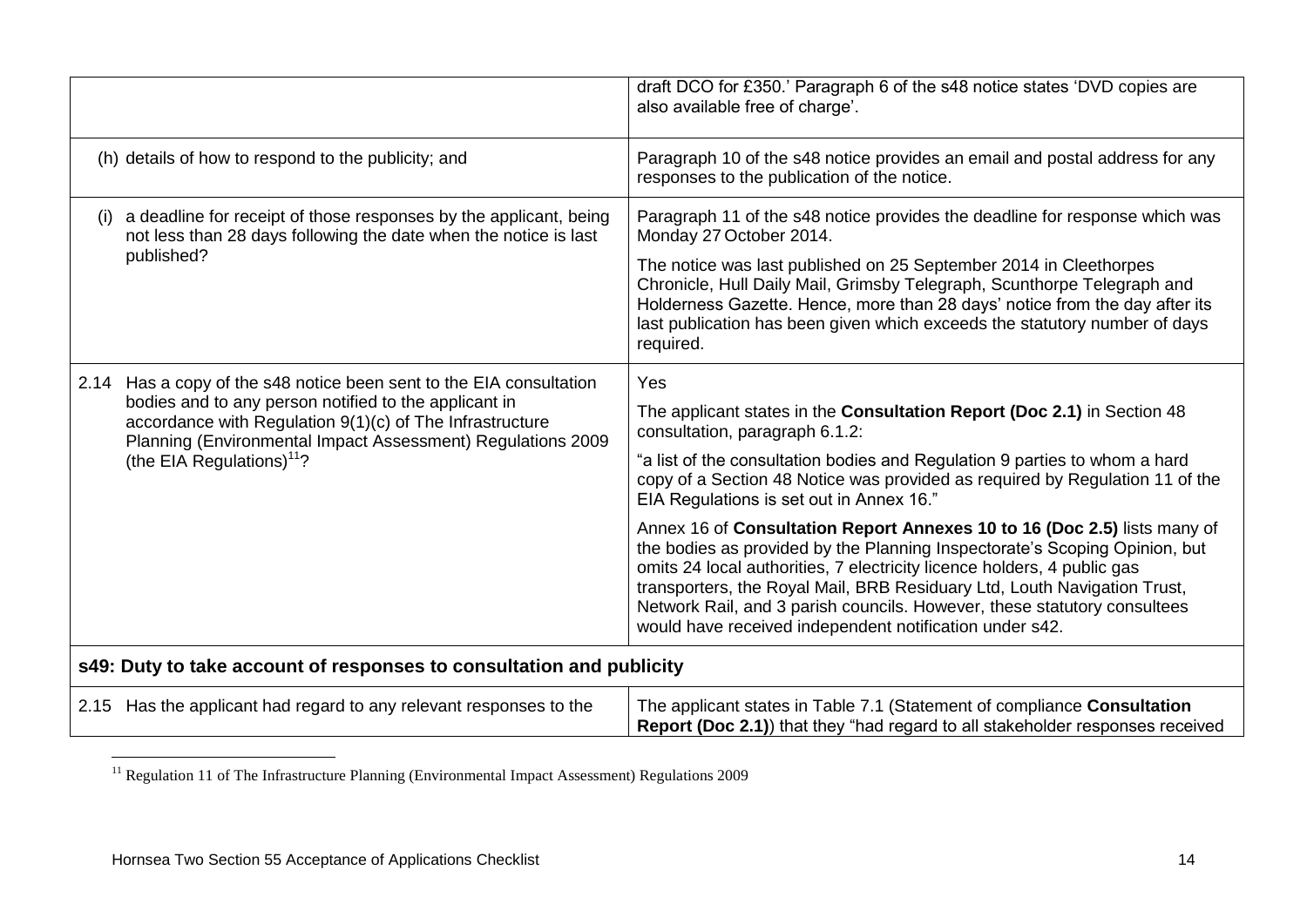|                                          | s42, s47 and s48 consultation?                                                                                               | as set out in this Consultation Report. Details can be found in Section 8 and<br>Annex 12."                                                                                                                                                                                                           |
|------------------------------------------|------------------------------------------------------------------------------------------------------------------------------|-------------------------------------------------------------------------------------------------------------------------------------------------------------------------------------------------------------------------------------------------------------------------------------------------------|
|                                          |                                                                                                                              | Section 8 – Summary of Key Issues - provides a summary of the main issues<br>raised by stakeholders during consultation and publicity and how the applicant<br>considered these issues in the application. Where issues did not have an<br>influence on the proposal the applicant has explained why. |
|                                          | The main changes to the scheme during the pre-application consultation are<br>covered in the following issue sections:       |                                                                                                                                                                                                                                                                                                       |
|                                          |                                                                                                                              | • cable route corridor, compounds and accesses                                                                                                                                                                                                                                                        |
|                                          |                                                                                                                              | • landfall                                                                                                                                                                                                                                                                                            |
|                                          | public rights of way                                                                                                         |                                                                                                                                                                                                                                                                                                       |
|                                          | traffic and transport                                                                                                        |                                                                                                                                                                                                                                                                                                       |
|                                          | HVDC convertor/HVAC substation                                                                                               |                                                                                                                                                                                                                                                                                                       |
|                                          | onshore ecology                                                                                                              |                                                                                                                                                                                                                                                                                                       |
|                                          | offshore ornithology<br>$\bullet$                                                                                            |                                                                                                                                                                                                                                                                                                       |
|                                          |                                                                                                                              | marine mammals<br>$\bullet$                                                                                                                                                                                                                                                                           |
|                                          |                                                                                                                              | commercial fisheries                                                                                                                                                                                                                                                                                  |
|                                          |                                                                                                                              | navigation and shipping                                                                                                                                                                                                                                                                               |
|                                          | marine archaeology<br>$\bullet$                                                                                              |                                                                                                                                                                                                                                                                                                       |
|                                          |                                                                                                                              | • Hornsea Project 1                                                                                                                                                                                                                                                                                   |
| Guidance about pre-application procedure |                                                                                                                              |                                                                                                                                                                                                                                                                                                       |
|                                          | 2.16 To what extent has the applicant had regard to DCLG guidance<br>'The Planning Act 2008: Guidance on the pre-application | The applicant lists in Chapter 2 of the Consultation Report (Doc 2.1) the<br>guidance, advice and legislation which they have had regard to.                                                                                                                                                          |
| process' <sup>12</sup> ?                 |                                                                                                                              | SMart Wind has designed a multi-stage consultation structure, including                                                                                                                                                                                                                               |

 $12$  The Secretary of State must have regard to the extent to which the applicant has had regard to guidance issued under  $s50$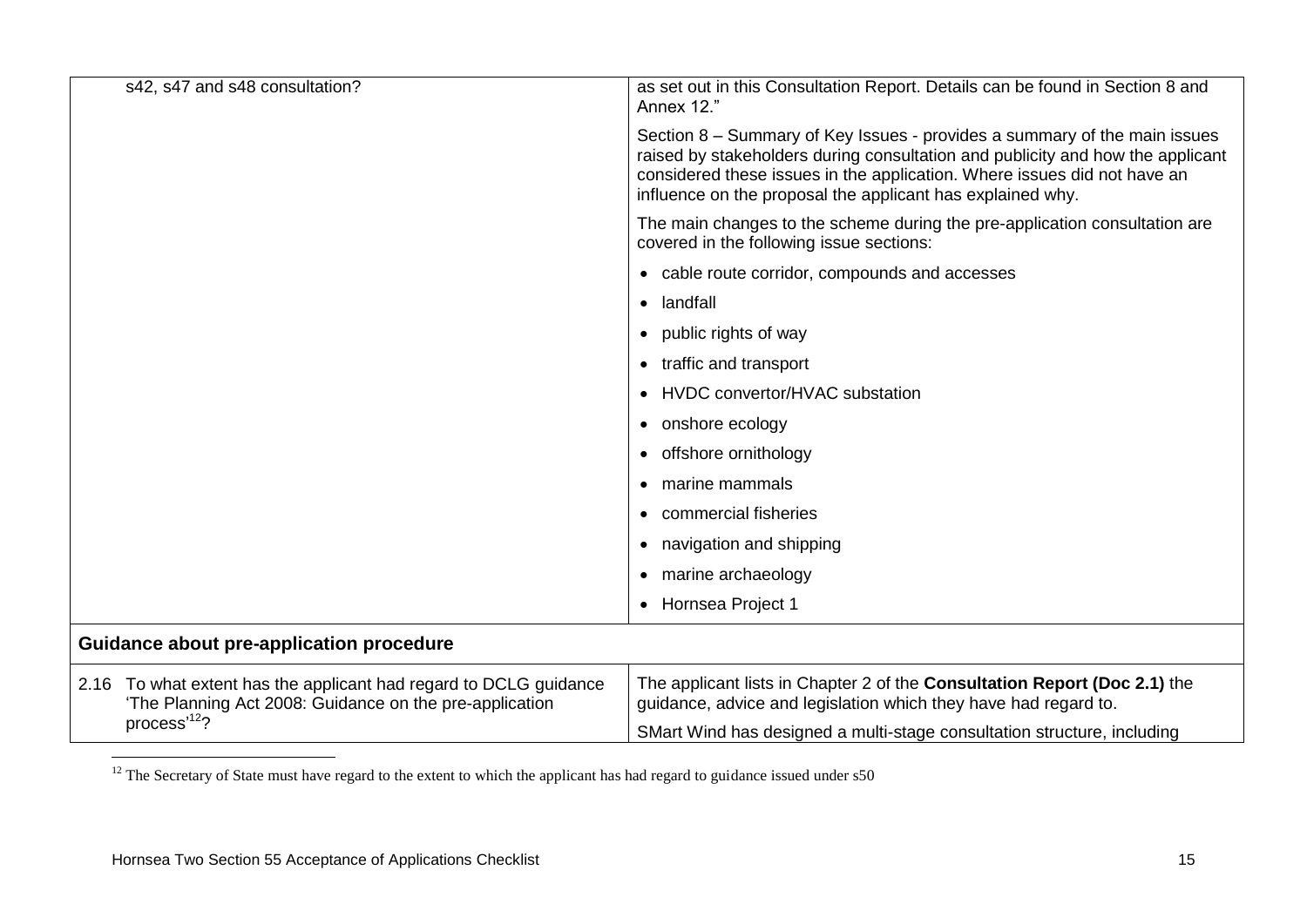|                                                                                                                                                                                                                                                                                                                             |                                                                                                                           | targeted stages, to accommodate their two adjacent projects. This is<br>explained in the Consultation Report (Doc 2.1) but is presented poorly in<br>the Annexes (Doc 2.2-5). However, the approach appears to be<br>proportionate and reasonable.                                |
|-----------------------------------------------------------------------------------------------------------------------------------------------------------------------------------------------------------------------------------------------------------------------------------------------------------------------------|---------------------------------------------------------------------------------------------------------------------------|-----------------------------------------------------------------------------------------------------------------------------------------------------------------------------------------------------------------------------------------------------------------------------------|
| <b>Summary - s55(3)(e)</b>                                                                                                                                                                                                                                                                                                  |                                                                                                                           | The applicant appears to have taken care to consult in a fair and reasonable<br>way. The Consultation Report summarises this well, but the Annexes do not<br>always present the evidence for this clearly.                                                                        |
|                                                                                                                                                                                                                                                                                                                             |                                                                                                                           | The Inspectorate has noted some omissions and discrepancies, but we do<br>not believe that the interests of any party have been compromised<br>irredeemably. Advice will be issued to the applicant about rectifying these<br>omissions at the notification stage.                |
| s55(3)(f) and s55(5A) The application (including accompaniments) achieves a satisfactory standard having regard to the<br>3.<br>extent to which it complies with section 37(3) (form and contents of application) and with any standards set under section<br>37(5) and follows any applicable guidance under section 37(4) |                                                                                                                           |                                                                                                                                                                                                                                                                                   |
| 3.1                                                                                                                                                                                                                                                                                                                         | Is it made in the prescribed form as set out in Schedule 2 of the<br>APFP Regulations, and does it include:               | Yes                                                                                                                                                                                                                                                                               |
|                                                                                                                                                                                                                                                                                                                             |                                                                                                                           | Box 4 of the Application Form (Doc 1.2) states:                                                                                                                                                                                                                                   |
|                                                                                                                                                                                                                                                                                                                             | a brief statement which explains why it falls within the remit of                                                         | "The proposed development will have an installed generating capacity of up to<br>1,800 MW and therefore qualifies as a NSIP."                                                                                                                                                     |
|                                                                                                                                                                                                                                                                                                                             | the Secretary of State; and                                                                                               | Box 6 of the Application Form (Doc 1.2) states that the:                                                                                                                                                                                                                          |
|                                                                                                                                                                                                                                                                                                                             | a brief statement that clearly identifies the location of the<br>application site, or the route if it is a linear scheme? | "turbines and inter-array cabling, as well as associated infrastructure for<br>Project Two will be  located in the centre of the Hornsea Zone, 89 km from<br>the coast of the East Riding of Yorkshire and 50 km from the median line<br>between United Kingdom and Dutch waters. |
|                                                                                                                                                                                                                                                                                                                             |                                                                                                                           | "The offshore cable route corridor  extends from the proposed landfall at<br>Horseshoe Point in Lincolnshire, offshore in a north easterly direction to the<br>southern boundary of Subzone 2. The corridor is approximately 150 km in<br>length.                                 |
|                                                                                                                                                                                                                                                                                                                             |                                                                                                                           | "Onshore cables will connect the offshore wind farms to the onshore electrical<br>transmission stations which will in turn, connect to the existing National Grid                                                                                                                 |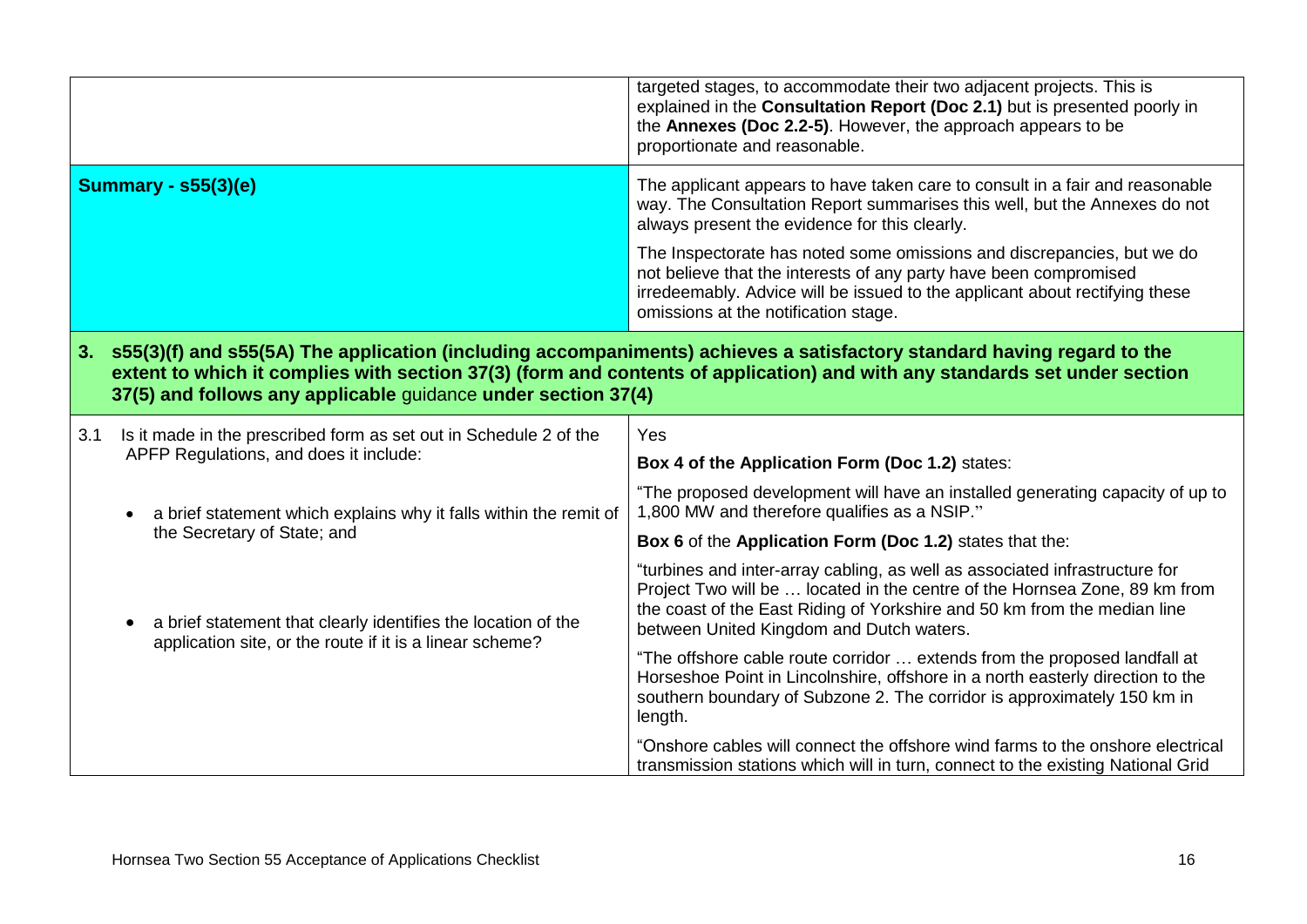|                                                                                                             | substation at North Killingholme in North Lincolnshire district".                                                                                                                                                                                                                                                                                                                                      |  |
|-------------------------------------------------------------------------------------------------------------|--------------------------------------------------------------------------------------------------------------------------------------------------------------------------------------------------------------------------------------------------------------------------------------------------------------------------------------------------------------------------------------------------------|--|
|                                                                                                             | The onshore cable corridor is approximately 40km in length.                                                                                                                                                                                                                                                                                                                                            |  |
| 3.2 Is it accompanied by a consultation report?                                                             | Yes                                                                                                                                                                                                                                                                                                                                                                                                    |  |
|                                                                                                             | The application is accompanied by a Consultation Report (Doc 2.1) and<br><b>Consultation Report Annexes 1 to 16 (Docs 2.2-2.5).</b>                                                                                                                                                                                                                                                                    |  |
| Is it accompanied by the documents and information set out in APFP Regulation 5(2) and listed below:<br>3.3 |                                                                                                                                                                                                                                                                                                                                                                                                        |  |
| (a) where applicable, the environmental statement required under                                            | Yes                                                                                                                                                                                                                                                                                                                                                                                                    |  |
| the EIA Regulations and any scoping or screening opinions or<br>directions;                                 | The <b>Environmental Statement</b> (ES) is provided in the following volumes:                                                                                                                                                                                                                                                                                                                          |  |
|                                                                                                             | • Non-technical summary (Doc. 7.1a)                                                                                                                                                                                                                                                                                                                                                                    |  |
|                                                                                                             | • Volume 1 - Introductory Chapters (Doc. 7.1)                                                                                                                                                                                                                                                                                                                                                          |  |
|                                                                                                             | • Volume 2 - Offshore Environmental Statement Chapters (Doc. 7.2.1 -<br>7.2.12)                                                                                                                                                                                                                                                                                                                        |  |
|                                                                                                             | • Volume 3 - Onshore Environmental Statement Chapters (Doc. 7.3.1 -<br>7.3.12)                                                                                                                                                                                                                                                                                                                         |  |
|                                                                                                             | • Volume $4$ - Introductory Annexes (Doc. $7.4.3.1 - 7.4.5.6$ )                                                                                                                                                                                                                                                                                                                                        |  |
|                                                                                                             | • Volume 5 - Offshore Environmental Statement Annexes (Doc. 7.5.1.1 -<br>7.5.1.8, 7.5.2.1 - 7.5.2.2, 7.5.3.1 - 7.5.7.1, 7.5.7.2, 7.5.8.1, 7.5.9.1, 7.5.9.2,<br>$7.5.10.1 - 7.5.10.3, 7.5.11.1$                                                                                                                                                                                                         |  |
|                                                                                                             | • Volume 6 - Onshore Environmental Statement Annexes (Doc. 7.6.1.1 -<br>$7.6.1.5, 7.6.2.1 - 7.6.2.5, 7.6.3.1 - 7.6.3.10, 7.6.4.1, 7.6.5.1, 7.6.2.2,$<br>$7.6.5.4$ , $7.6.5.3 - 7.6.5.13$ , $7.6.6.1 - 7.6.6.6$                                                                                                                                                                                         |  |
|                                                                                                             | This ES has been identified as meeting the minimum requirements set out in<br>Schedule 4 Part 2 of The Infrastructure Planning (Environmental Impact<br>Assessment) Regulations 2009 (as amended) (the EIA Regulations) regarding<br>the information for inclusion in environmental statements. It will not preclude<br>the ExA from seeking further explanation during the course of the examination. |  |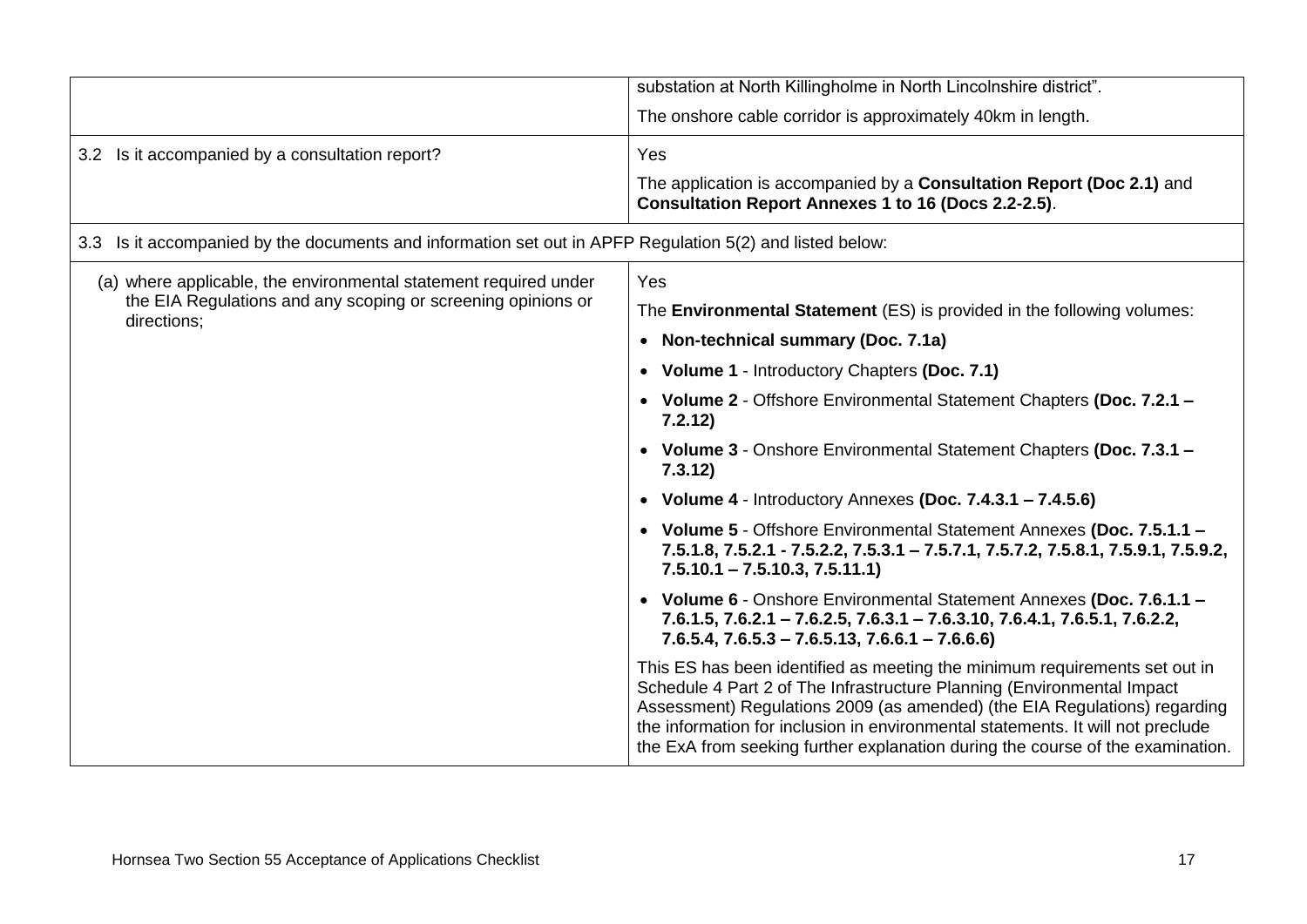|                                                                  | The assessment within the ES is based on maximum parameters which have<br>been chosen to define the worst-case scenario. The maximum parameters<br>used in the ES largely match those in the DCO although it is noted there are<br>several parameters where this does not appear to be the case. Examples<br>include aspects of the inter-array cabling dimensions and the project scour<br>protection volume. |
|------------------------------------------------------------------|----------------------------------------------------------------------------------------------------------------------------------------------------------------------------------------------------------------------------------------------------------------------------------------------------------------------------------------------------------------------------------------------------------------|
|                                                                  | The applicant did not request a screening opinion from the Secretary of State.                                                                                                                                                                                                                                                                                                                                 |
|                                                                  | A copy of the scoping opinion issued by the Secretary of State in November<br>2012 is provided at Doc 8.1.                                                                                                                                                                                                                                                                                                     |
| (b) the draft proposed order;                                    | Yes                                                                                                                                                                                                                                                                                                                                                                                                            |
|                                                                  | The application is accompanied by a Draft DCO (Doc 3.1).                                                                                                                                                                                                                                                                                                                                                       |
|                                                                  | The Draft DCO contains four Deemed Marine Licences (DMLs).                                                                                                                                                                                                                                                                                                                                                     |
|                                                                  | Coordinates within the DCO are consistent with the DCO DML Coordinates<br>Plan (Doc 12.11), although this plan itself is unsuited to the display of<br>coordinates as it does not contain lines of latitude or longitude.                                                                                                                                                                                      |
|                                                                  | The DCO does not appear to be in the Statutory Instrument template, which<br>will need to be provided for the examination.                                                                                                                                                                                                                                                                                     |
|                                                                  | The applicant will be separately issued advice on correcting both of these<br>matters.                                                                                                                                                                                                                                                                                                                         |
| (c) an explanatory memorandum explaining the purpose and effect  | Yes                                                                                                                                                                                                                                                                                                                                                                                                            |
| of provisions in the draft order;                                | The application is accompanied by an Explanatory Memorandum (Doc 3.2)<br>which explains the purpose and effect of the provisions in the draft DCO<br>(Doc 3.1).                                                                                                                                                                                                                                                |
| (d) where applicable, a book of reference (where the application | Yes                                                                                                                                                                                                                                                                                                                                                                                                            |
| involves any compulsory acquisition);                            | The application is accompanied by a Book of Reference (Doc 6.3).                                                                                                                                                                                                                                                                                                                                               |
|                                                                  | It appears that all persons listed in Part 3 are also listed in Part 1 as required<br>by DCLG guidance related to procedures for the compulsory acquisition of                                                                                                                                                                                                                                                 |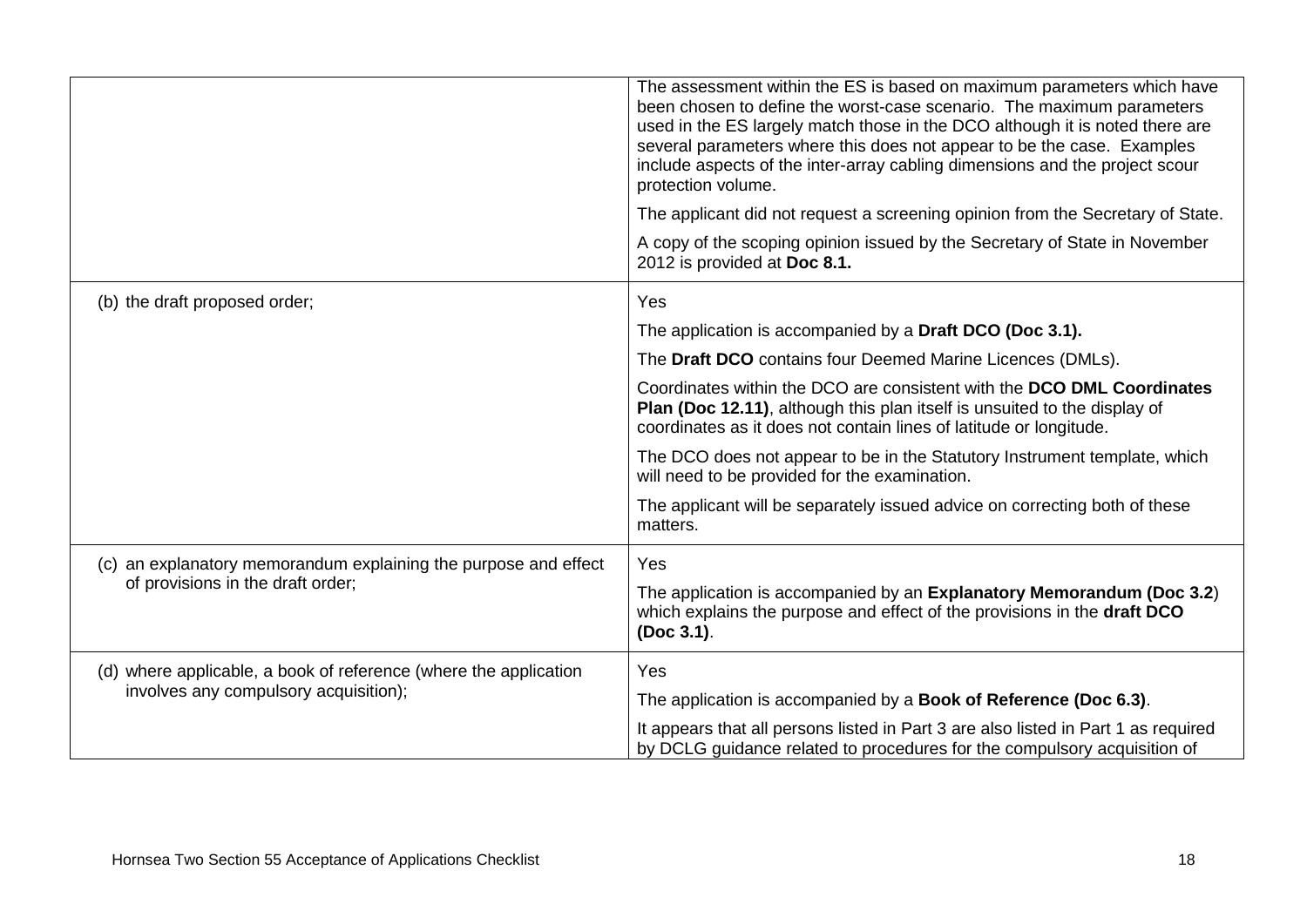|                                                                                                                                                                       | land. Part 4 contains details of Crown Interests.                                                                                                                                                                                                                                                                                                                                                                                                        |
|-----------------------------------------------------------------------------------------------------------------------------------------------------------------------|----------------------------------------------------------------------------------------------------------------------------------------------------------------------------------------------------------------------------------------------------------------------------------------------------------------------------------------------------------------------------------------------------------------------------------------------------------|
|                                                                                                                                                                       | It is noted that the applicant has included a schedule of statutory undertakers<br>which is not required by the APFP regulations and which is advised against in<br>the DCLG guidance related to procedures for the compulsory acquisition of<br>land.                                                                                                                                                                                                   |
|                                                                                                                                                                       | After cross checking the Land Plans with the Book of Reference, there appear<br>to be the following anomalies:                                                                                                                                                                                                                                                                                                                                           |
|                                                                                                                                                                       | Incorrect usage of North, South, East and West in the descriptions on Book<br>of Reference of several plots (eg Plots 261, 262, 266 and 267 are<br>described in the book of reference as land to the north of Grimsby Road<br>but on the land plan they are to the south of Grimsby Road (Land Plan<br>Onshore Plans - Page 14 of 27))                                                                                                                   |
|                                                                                                                                                                       | Lack of detail provided for a few smaller plots – applicant has not provided<br>adequate inset sheets. (eg Plots 154, 195, 196, 197, 307, 308, 312, 313,<br>495 and 496)                                                                                                                                                                                                                                                                                 |
|                                                                                                                                                                       | A full schedule of observed errors will be provided separately to the applicant,<br>but this does not obviate their responsibility to describe the plots accurately.                                                                                                                                                                                                                                                                                     |
| (e) a copy of any flood risk assessment;                                                                                                                              | Yes                                                                                                                                                                                                                                                                                                                                                                                                                                                      |
|                                                                                                                                                                       | A flood risk assessment has been provided in the Environmental Statement<br>Annex 6.2.3 (Doc. 7.6.2.3). The flood risk assessment is also summarised in<br>Environmental Statement Chapter 2 Hydrology and Flood Risk (Doc.<br>$7.3.2$ ).                                                                                                                                                                                                                |
| a statement whether the proposal engages one or more of the<br>(f)                                                                                                    | Yes                                                                                                                                                                                                                                                                                                                                                                                                                                                      |
| matters set out in section 79(1) of the Environmental Protection<br>Act 1990 (statutory nuisances) and if so how the applicant<br>proposes to mitigate or limit them; | The application documents include a Statement of Engagement (Doc. 9.1).<br>It states that the Environmental Statement has considered the potential<br>significant environmental impacts of the project and addresses how the<br>applicant proposes to mitigate or limit them. It specifically identifies the<br>potential for noise effects during construction and operation which have been<br>considered in Chapter 9 of the Environmental Statement. |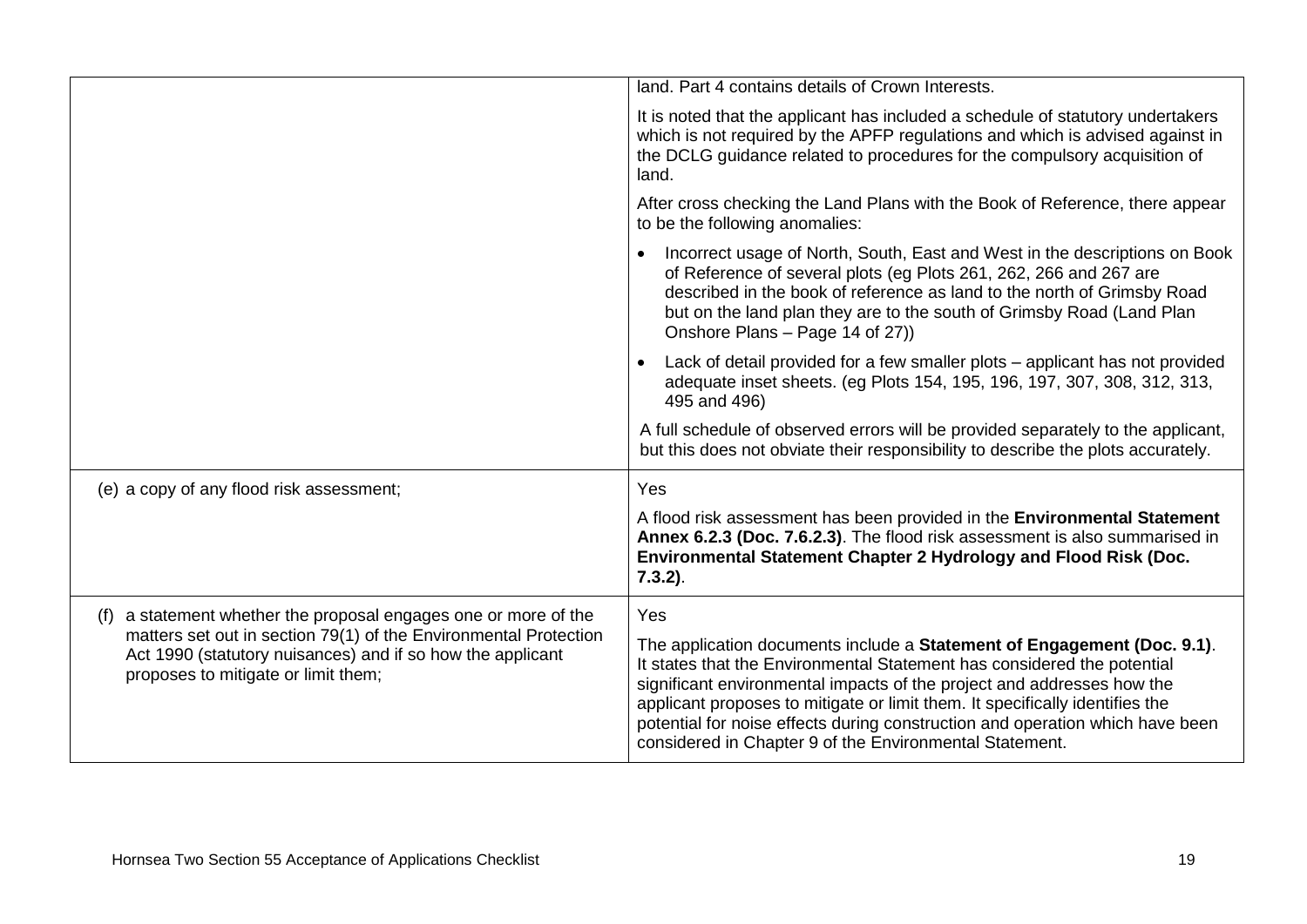| (g) any report identifying any European site(s) to which regulation 48                                                                                                                                                                                                     | Yes                                                                                                                                                                                                                                                                                                                                                                                                    |
|----------------------------------------------------------------------------------------------------------------------------------------------------------------------------------------------------------------------------------------------------------------------------|--------------------------------------------------------------------------------------------------------------------------------------------------------------------------------------------------------------------------------------------------------------------------------------------------------------------------------------------------------------------------------------------------------|
| of the Conservation (Natural Habitats, &c.) Regulations 1994 <sup>13</sup><br>applies; or any Ramsar site(s), which may be affected by the<br>proposed development, together with sufficient information that<br>will enable the Secretary of State to make an appropriate | The application document contains a Habitats Regulations Assessment<br>Parts 1 and 2 (Doc 12.6) and a Habitats Regulations Assessment<br>Screening Report (Doc. 12.6.2).                                                                                                                                                                                                                               |
| assessment of the implications for the site if required by<br>regulation $48(1)$ ;                                                                                                                                                                                         | The report identifies relevant European sites and the likely effects on those<br>sites. It is considered that the information provided in the report is adequate for<br>acceptance. It is noted however that for some of the screening and integrity<br>matrices provided in Habitats Regulations Assessment: Screening and<br>integrity matrices (Doc. 12.6.3) the footnotes appear to be incomplete. |
|                                                                                                                                                                                                                                                                            | Note also: the Examining Authority will be able to ask questions during the<br>examination. This may result in additional information being required to inform<br>the HRA report and the competent authority. Depending upon the type and<br>availability of information required, it may not be possible to obtain this during<br>the statutory timetable of the examination.                         |
|                                                                                                                                                                                                                                                                            |                                                                                                                                                                                                                                                                                                                                                                                                        |
| (h) a statement of reasons and a funding statement (where the<br>application involves any compulsory acquisition);                                                                                                                                                         | Yes<br>The application is accompanied by a Statement of Reasons (Doc 6.1) and a<br><b>Funding Statement (Doc 6.2).</b>                                                                                                                                                                                                                                                                                 |
| $(i)$ a land plan identifying:-                                                                                                                                                                                                                                            | Yes                                                                                                                                                                                                                                                                                                                                                                                                    |
| the land required for, or affected by, the proposed<br>(i)<br>development;                                                                                                                                                                                                 | (i) A Land Plan is provided showing the land required for, or affected by, the<br>proposed development (Land Plans, Doc 4.1)                                                                                                                                                                                                                                                                           |
| where applicable, any land over which it is proposed to<br>(ii)                                                                                                                                                                                                            | The Land Plans (Doc 4.1) comprise:                                                                                                                                                                                                                                                                                                                                                                     |
| exercise powers of compulsory acquisition or any rights to<br>use land;                                                                                                                                                                                                    | Land Plan Key Plan<br>$\bullet$                                                                                                                                                                                                                                                                                                                                                                        |
| any land in relation to which it is proposed to extinguish<br>(iii)                                                                                                                                                                                                        | Land Plan Offshore Plans (Page nos. 1-3)                                                                                                                                                                                                                                                                                                                                                               |
| easements, servitudes and other private rights; and                                                                                                                                                                                                                        | Land Plan Intertidal Plans (Page nos. 1-3)<br>$\bullet$                                                                                                                                                                                                                                                                                                                                                |

<sup>1</sup> <sup>13</sup> Now Regulation 61 of the [Conservation of Habitats and Species Regulations 2010 SI2010/490.](http://www.legislation.gov.uk/uksi/2010/490/pdfs/uksi_20100490_en.pdf)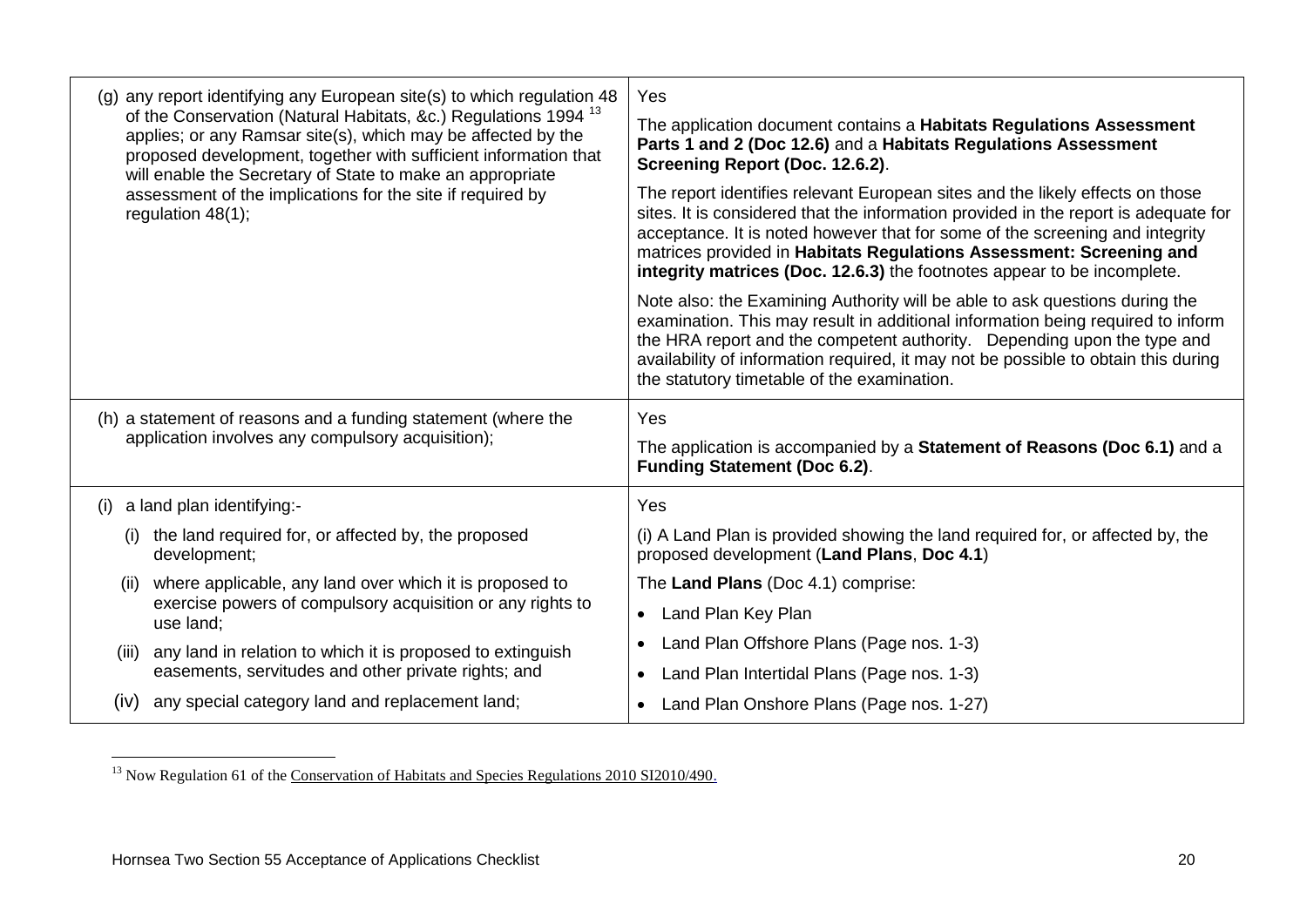|                                                                                                                                                 | • Land Plan Inset Plans (Page nos. 1-21)                                                                                                                                                                     |
|-------------------------------------------------------------------------------------------------------------------------------------------------|--------------------------------------------------------------------------------------------------------------------------------------------------------------------------------------------------------------|
|                                                                                                                                                 | All plans provided have the same reference number and are thus distinguished<br>only by different page numbers. This is inconsistent with other plans where<br>plans have references to sheets not pages.    |
|                                                                                                                                                 | ii) The Land Plans identify any land over which it is proposed to exercise<br>powers of compulsory acquisition or any rights to use land; specifically the:                                                  |
|                                                                                                                                                 | Limits of land to be acquired or used (red line);                                                                                                                                                            |
|                                                                                                                                                 | Land subject to temporary occupation and acquisition of permanent rights<br>(blue shading);                                                                                                                  |
|                                                                                                                                                 | Land subject to temporary occupation (pink shading); and                                                                                                                                                     |
|                                                                                                                                                 | Land subject to temporary occupation where others use the same area<br>(purple shading)                                                                                                                      |
|                                                                                                                                                 | Land subject to permanent acquisition (orange shading)                                                                                                                                                       |
|                                                                                                                                                 | After cross checking the Land Plans with the Book of Reference, there appear<br>to be some anomalies as set out above in box 3.3 (d).                                                                        |
|                                                                                                                                                 | iii) The applicant has not highlighted any land in relation to which it is proposed<br>to extinguish easements, servitudes and other private rights.                                                         |
|                                                                                                                                                 | iv) No special category land or replacement land is required for the scheme.                                                                                                                                 |
|                                                                                                                                                 | A full list of correction will be provided separately in advice to the applicant.                                                                                                                            |
| a works plan showing, in relation to existing features:-<br>(i)                                                                                 | Yes                                                                                                                                                                                                          |
| the proposed location or (for a linear scheme) the proposed<br>(i)<br>route and alignment of the development and works; and                     | A Works plan is provided showing the proposed location and proposed route<br>and alignment of the works and the limits within which the development and                                                      |
| the limits within which the development and works may be<br>(ii)<br>carried out and any limits of deviation provided for in the draft<br>order; | works may be carried out, and any limits of deviation provided for in the draft<br>DCO. This is not to set scales but due to the size of project this approach is<br>considered pragmatic. This comprises :- |
|                                                                                                                                                 | Work plans – master index sheet (provided at 1:300,177)                                                                                                                                                      |
|                                                                                                                                                 | This index sheet does not reflect the size of the inset sheets provided.                                                                                                                                     |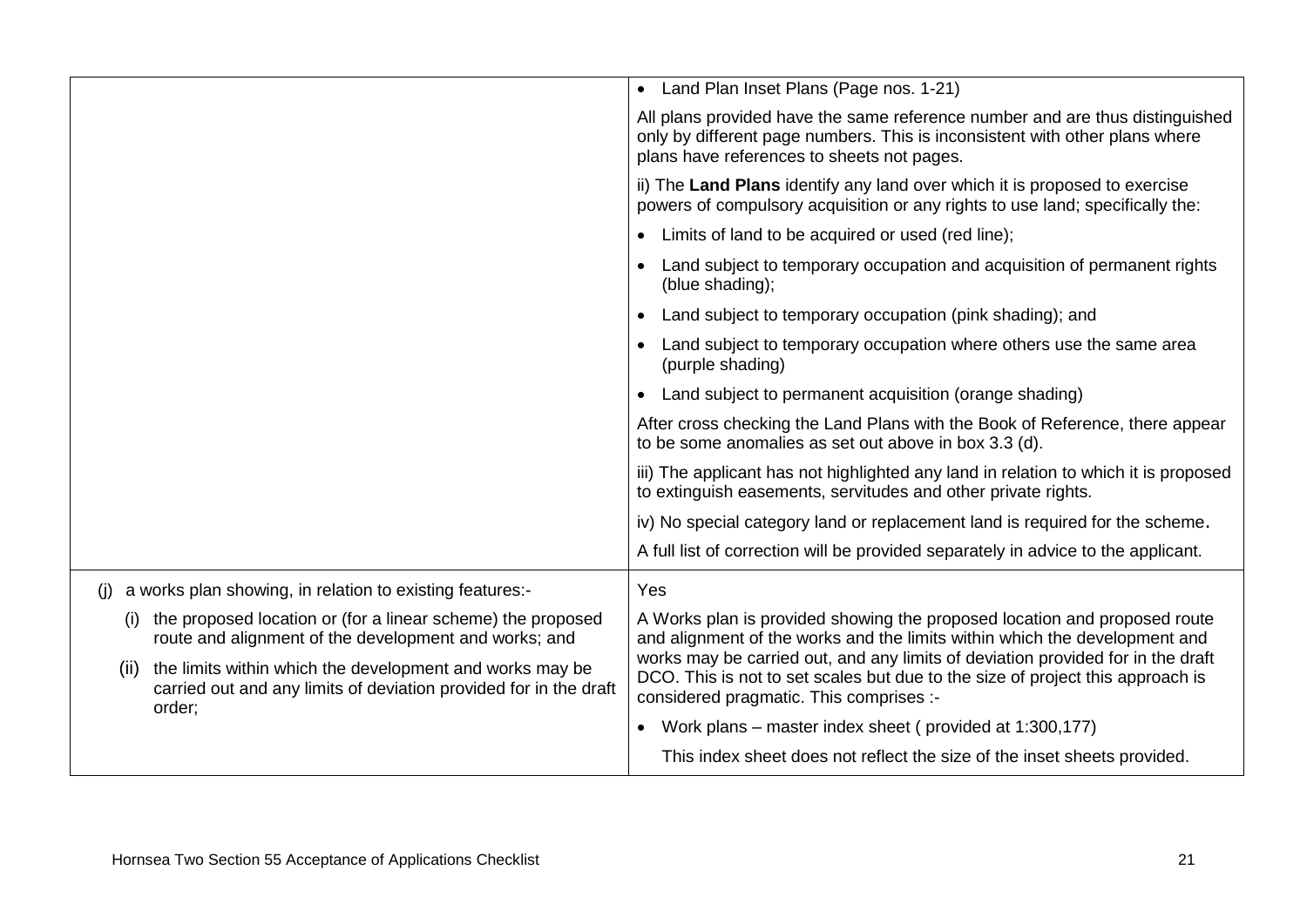|                                                                                                                                    | Inset sheet 2 of 4 and inset sheet 4 of 4 do not overlap as expected,<br>leaving a gap between the two sheets.                                                                                                                                                                                                                                                                                                                                                                           |
|------------------------------------------------------------------------------------------------------------------------------------|------------------------------------------------------------------------------------------------------------------------------------------------------------------------------------------------------------------------------------------------------------------------------------------------------------------------------------------------------------------------------------------------------------------------------------------------------------------------------------------|
|                                                                                                                                    | Works plans Offshore (Doc 5.1) (provided at 1:320,000)<br>$\bullet$                                                                                                                                                                                                                                                                                                                                                                                                                      |
|                                                                                                                                    | Works plans Offshore (Sheets 1 - 4)<br>$\bullet$                                                                                                                                                                                                                                                                                                                                                                                                                                         |
|                                                                                                                                    | • Works plans Onshore (Doc 5.2)                                                                                                                                                                                                                                                                                                                                                                                                                                                          |
|                                                                                                                                    | (An Onshore work plan is provided at 1:43,000)                                                                                                                                                                                                                                                                                                                                                                                                                                           |
|                                                                                                                                    | Works plans Onshore (Sheets 1 to 27)<br>$\bullet$                                                                                                                                                                                                                                                                                                                                                                                                                                        |
|                                                                                                                                    | • Works plans Intertidal (Doc 5.3)                                                                                                                                                                                                                                                                                                                                                                                                                                                       |
|                                                                                                                                    | An Intertidal work plan index is provided at 1:10,000                                                                                                                                                                                                                                                                                                                                                                                                                                    |
|                                                                                                                                    | • Works plans Intertidal (Sheets 1 to 4)                                                                                                                                                                                                                                                                                                                                                                                                                                                 |
|                                                                                                                                    | The works displayed on the works plans are consistent with the works<br>described in Schedule 1 of the Draft DCO (Doc 3.1).                                                                                                                                                                                                                                                                                                                                                              |
|                                                                                                                                    | Works numbers 1A, 1B, 2A, 2B, 3A and 3B are consistent with the works<br>plans. Works numbers 4A and 4B contain principle points of reference within<br>the DCO for the marine export cable; these are consistent with the works<br>plans. Co-ordinates provided within the draft DCO works 1A, 1B, 2A, 2B, 3A,<br>3B, 4A and 4B are consistent with the works plans. The co-ordinates shown in<br>the overview sheet are consistent with the co-ordinates provided in the draft<br>DCO. |
|                                                                                                                                    | Advice will be issued separately to the applicant regarding improvements to<br>these documents.                                                                                                                                                                                                                                                                                                                                                                                          |
| (k) where applicable, a plan identifying any new or altered means of<br>access, stopping up of streets or roads or any diversions, | The application does not provide a separate plan to identify any new or<br>altered means of access etc;                                                                                                                                                                                                                                                                                                                                                                                  |
| extinguishments or creation of rights of way or public rights of<br>navigation;                                                    | However Works plans Onshore (Doc 5.2) sheets 1 to 27 identify any new or<br>altered means of access, stopping up of streets or roads or any diversions,<br>extinguishments or creation of rights of way or creation of rights of way or<br>public rights of navigation.                                                                                                                                                                                                                  |
|                                                                                                                                    | In addition, the Application Form refers to content in the following chapters of                                                                                                                                                                                                                                                                                                                                                                                                         |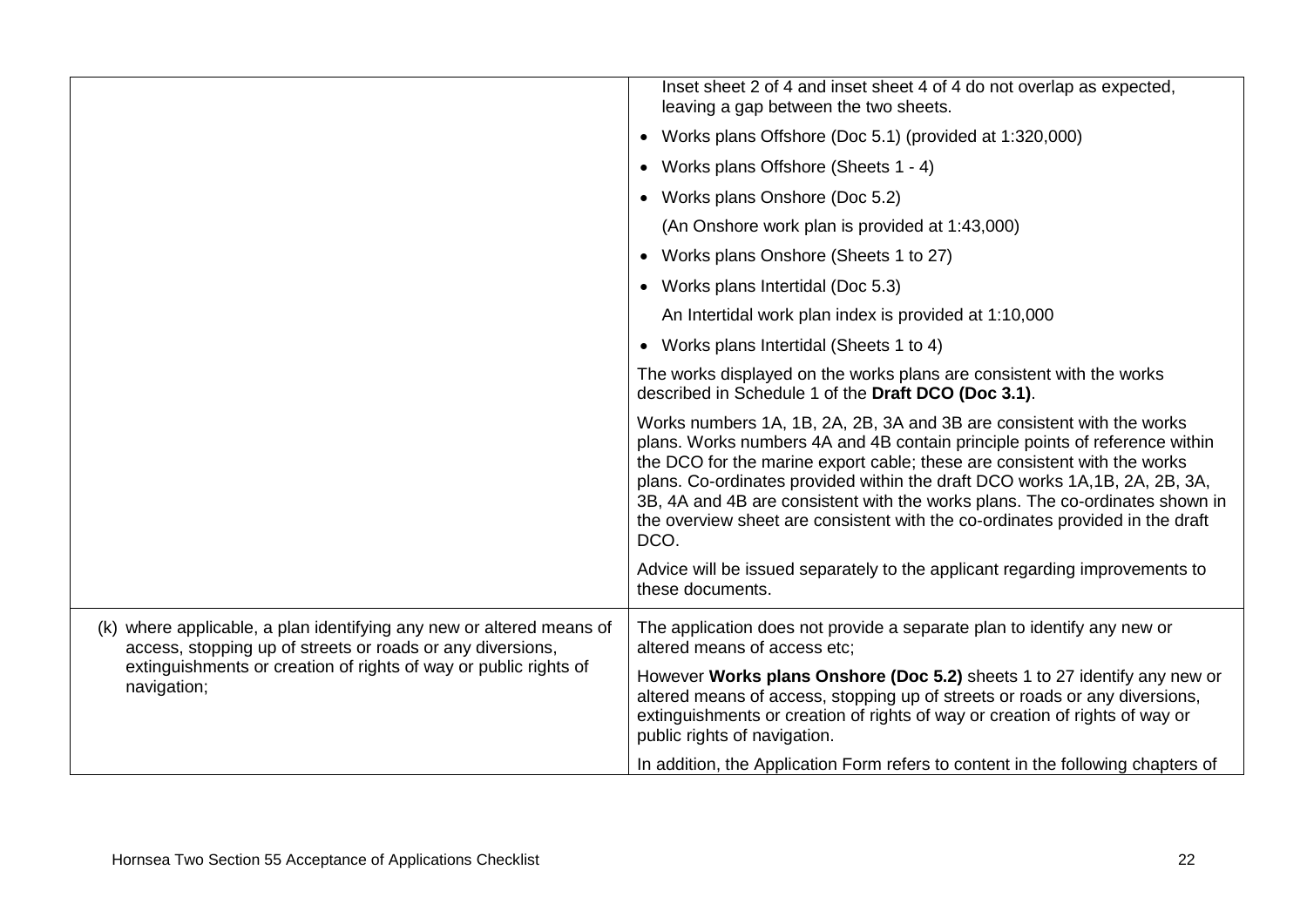|                                                                                                                                                                                                                                                                                                                                                              | the ES as relevant to Regulation 5(2)(k) of the APFP Regulations:                                                                                                                                                                                                                                                                                                              |
|--------------------------------------------------------------------------------------------------------------------------------------------------------------------------------------------------------------------------------------------------------------------------------------------------------------------------------------------------------------|--------------------------------------------------------------------------------------------------------------------------------------------------------------------------------------------------------------------------------------------------------------------------------------------------------------------------------------------------------------------------------|
|                                                                                                                                                                                                                                                                                                                                                              | • Land Use, Agriculture and Recreation (specifically Fig 7.17-- The<br>Study Area for Recreational Resources-Sheet numbers 1-11) (Doc<br>7.3.7)                                                                                                                                                                                                                                |
|                                                                                                                                                                                                                                                                                                                                                              | • Traffic and Transport (Doc 7.3.8)                                                                                                                                                                                                                                                                                                                                            |
| where applicable, a plan with accompanying information<br>(I)<br>identifying:-                                                                                                                                                                                                                                                                               | Yes                                                                                                                                                                                                                                                                                                                                                                            |
| any statutory/non-statutory sites or features of nature<br>(i)<br>conservation e.g. sites of geological/landscape importance;                                                                                                                                                                                                                                | This information is provided in the statutory and non-statutory conservation<br>and historic or scheduled monument sites plan - Onshore (Doc. 12.7) and<br>Offshore (Doc. 12.8). The information provided comprises:                                                                                                                                                           |
| habitats of protected species, important habitats or other<br>(ii)<br>diversity features; and                                                                                                                                                                                                                                                                | Statutory sites (Special Areas of Conservation, Sites of Community<br>(i)<br>Interest, Special Protection Areas, Ramsar sites, National Nature                                                                                                                                                                                                                                 |
| water bodies in a river basin management plan, together with<br>(iii)<br>an assessment of any effects on such sites, features, habitats<br>or bodies likely to be caused by the proposed development;                                                                                                                                                        | Reserves, Sites of Special Scientific Interest, Marine Conservation<br>Zones, recommended Marine Conservation Zones, Marine Conservation<br>Zone Reference Areas, Local Nature Reserves and Areas of<br>Outstanding Natural Beauty) and non-statutory sites (Sites of nature<br>conservation interest, Roadside nature reserves, local geological sites<br>and RSPB reserves). |
|                                                                                                                                                                                                                                                                                                                                                              | Important habitats - ancient woodland<br>(11)                                                                                                                                                                                                                                                                                                                                  |
|                                                                                                                                                                                                                                                                                                                                                              | (iii) Water Framework Directive water bodies                                                                                                                                                                                                                                                                                                                                   |
|                                                                                                                                                                                                                                                                                                                                                              | In addition, the Application Form (Doc 1.2) also refers to the Ecology and<br>Nature Conservation chapter of the ES (Doc 7.3.3)                                                                                                                                                                                                                                                |
| (m) where applicable, a plan with accompanying information                                                                                                                                                                                                                                                                                                   | Yes                                                                                                                                                                                                                                                                                                                                                                            |
| identifying any statutory/non-statutory sites or features of the<br>historic environment, (e.g. scheduled monuments, World<br>Heritage sites, listed buildings, archaeological sites and<br>registered battlefields) together with an assessment of any<br>effects on such sites, features or structures likely to be caused by<br>the proposed development; | This information is provided in the statutory and non-statutory conservation<br>and historic or scheduled monument sites plan - Onshore (Doc. 12.7) and<br>Offshore (Doc. 12.8). The information provided comprises Scheduled<br>Monuments, Registered Parks and Gardens, Listed Buildings, National<br>Historic Environment Records and Wrecks and Obstructions.              |
|                                                                                                                                                                                                                                                                                                                                                              | In addition, the Application Form (Doc 1.2) also refers to the Marine<br>Archaeology and Ordnance chapter of the ES (Doc 7.2.9), and the Historic                                                                                                                                                                                                                              |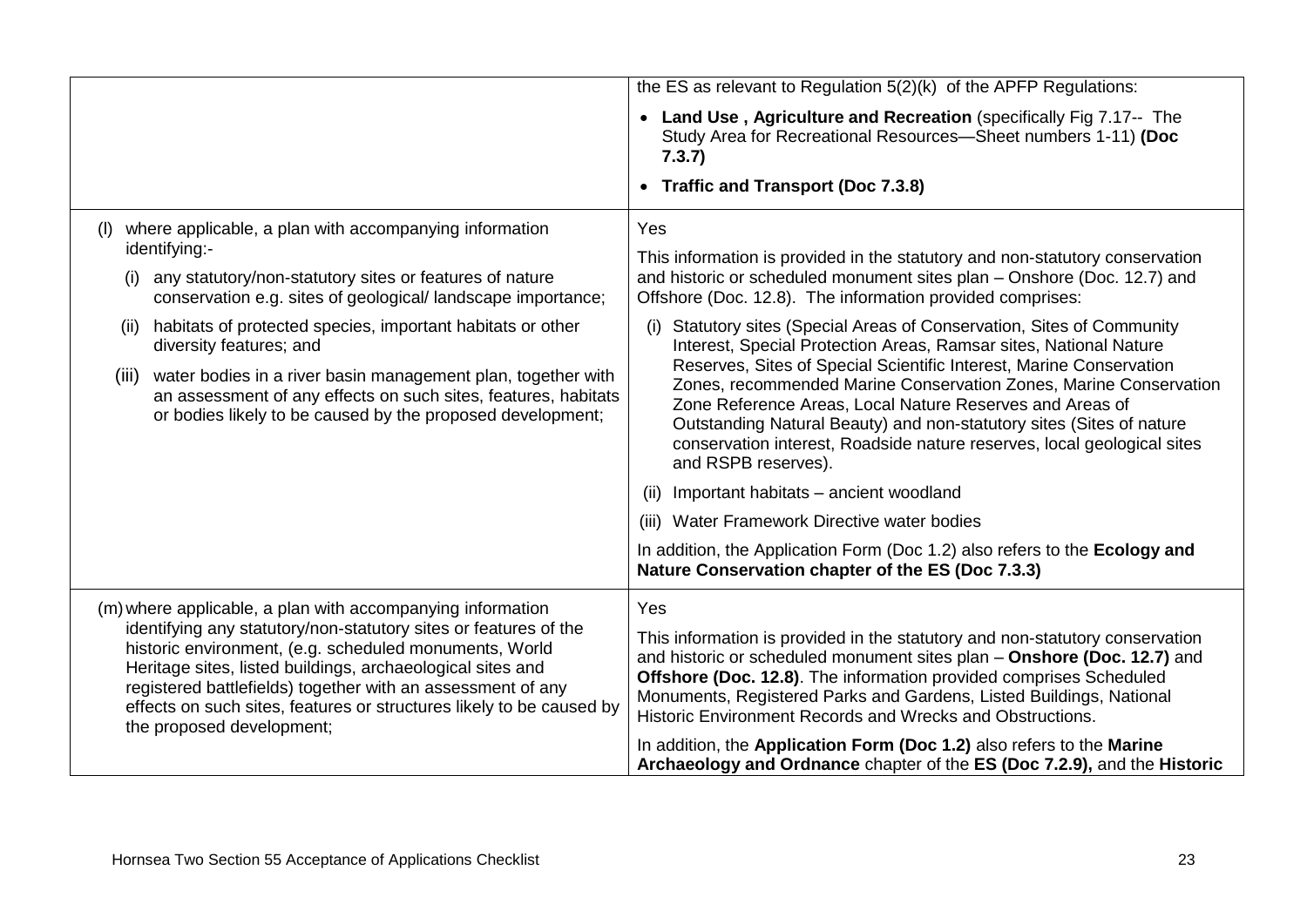|                                                                                                                                                                                                                                           | Environment chapter of the ES (Doc 7.3.6).                                                                                                                                                                                              |
|-------------------------------------------------------------------------------------------------------------------------------------------------------------------------------------------------------------------------------------------|-----------------------------------------------------------------------------------------------------------------------------------------------------------------------------------------------------------------------------------------|
| (n) where applicable, a plan with any accompanying information                                                                                                                                                                            | Yes                                                                                                                                                                                                                                     |
| identifying any Crown land;                                                                                                                                                                                                               | A plan identifying Crown Land is provided and comprises:                                                                                                                                                                                |
|                                                                                                                                                                                                                                           | • Crown Land Plan Offshore (Doc 10.1)                                                                                                                                                                                                   |
|                                                                                                                                                                                                                                           | This plan shows plot reference numbers CL1/CL2. This plan is provided at<br>scale 1:290,000                                                                                                                                             |
|                                                                                                                                                                                                                                           | • Crown Land Plan Onshore (Doc 10.2)                                                                                                                                                                                                    |
|                                                                                                                                                                                                                                           | Crown Plan (Onshore) Map Index Sheet Provided at scale 1:40,500                                                                                                                                                                         |
|                                                                                                                                                                                                                                           | • Crown Plan (Onshore) (Sheets 1-6)                                                                                                                                                                                                     |
|                                                                                                                                                                                                                                           | • Crown Land Plan Intertidal (Doc 10.3)                                                                                                                                                                                                 |
|                                                                                                                                                                                                                                           | This plan is provided at scale 1:6,000                                                                                                                                                                                                  |
|                                                                                                                                                                                                                                           | The Book of Reference part 4 (Doc 6.3.5) reflects all Crown Land plots.                                                                                                                                                                 |
| (o) any other plans, drawings and sections necessary to describe the                                                                                                                                                                      | Yes                                                                                                                                                                                                                                     |
| development consent proposal showing details of design,<br>external appearance, and the preferred layout of<br>buildings/structures, drainage, surface water management,<br>means of vehicular and pedestrian access, any car parking and | Other plans, drawings and sections considered necessary to support the<br>application are listed in Section 23 of the Application Form (Doc 1.2), as<br>follows:                                                                        |
| landscaping;                                                                                                                                                                                                                              | Project One/Project Two Interface (Doc 7.4.5.4) - Sheets 1-29<br>$\bullet$                                                                                                                                                              |
|                                                                                                                                                                                                                                           | Compensation Compounds Plan (Doc 7.4.5.6) - Sheet 1-27                                                                                                                                                                                  |
|                                                                                                                                                                                                                                           | DCO/DML Coordinates Plan (Doc 12.11)                                                                                                                                                                                                    |
| (p) any of the documents prescribed by Regulation 6 of the APFP                                                                                                                                                                           | Yes                                                                                                                                                                                                                                     |
| Regulations <sup>14</sup> ;<br>(b) if the application is for an offshore generating station-                                                                                                                                              | Section 22 of the Application Form (Doc 1.2) states that details of the<br>proposed route and method of installation for any cable to be provided required<br>for Regulation 6(1)(b)(i) are provided in the Application Form and in the |

<sup>&</sup>lt;sup>14</sup> These are documents which are relevant to specific types of project (generating stations, highway related development, railways, harbour facilities, pipelines, hazardous waste facilities, dam or reservoirs). Confirm in each case the type of project and the relevant documents which **must** be included with the application in each case

1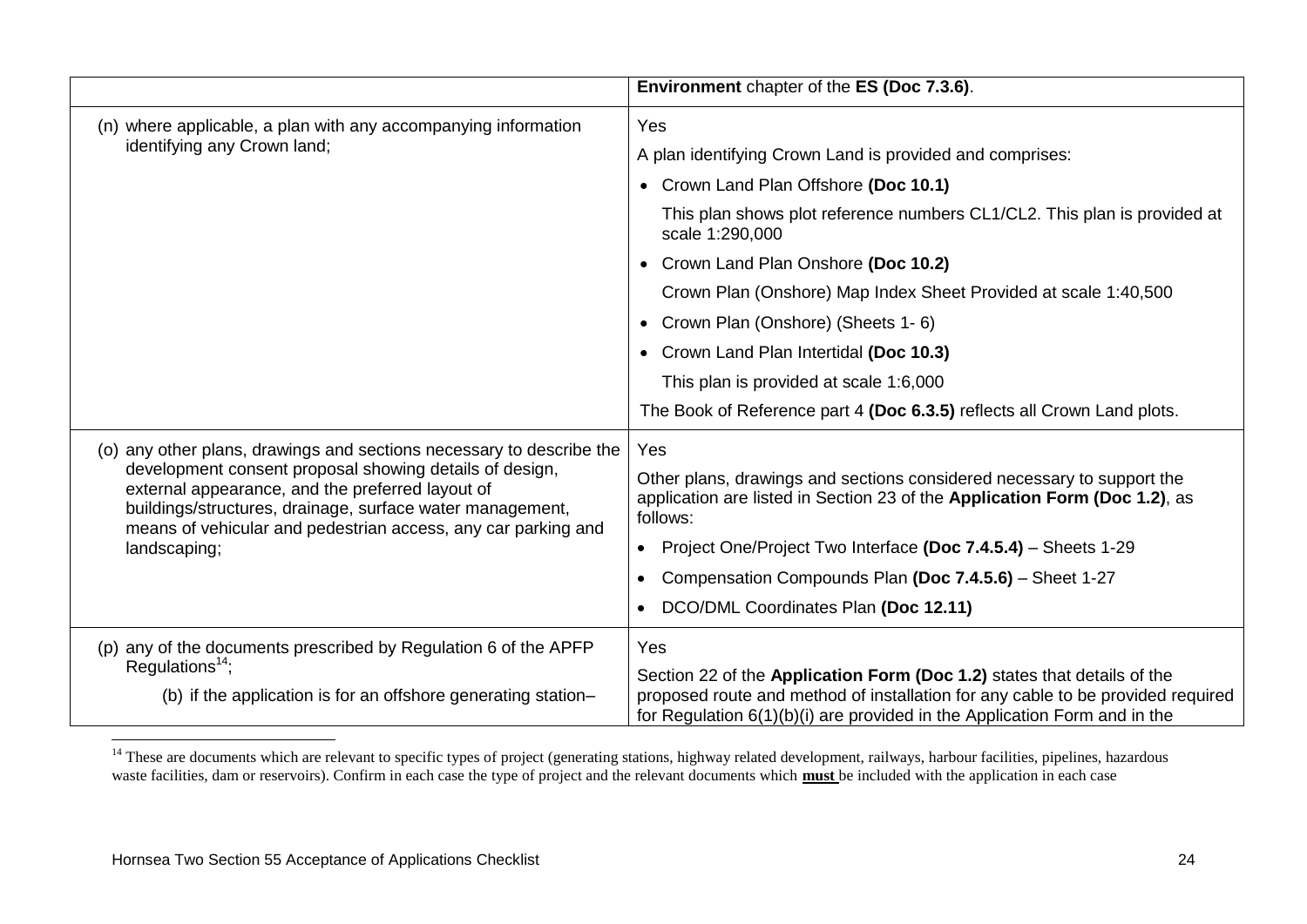| (i)              | details of the proposed route and method of                                                                    | following documents:                                                                                                                                                                                                                                                                                                                                                                                       |
|------------------|----------------------------------------------------------------------------------------------------------------|------------------------------------------------------------------------------------------------------------------------------------------------------------------------------------------------------------------------------------------------------------------------------------------------------------------------------------------------------------------------------------------------------------|
|                  | installation of any cable; and<br>(ii) a statement as to whether applications will be<br>made for safety zones | • Cable Statement - Document Reference 11.2                                                                                                                                                                                                                                                                                                                                                                |
|                  |                                                                                                                | Works Plans (Offshore) - Document Reference 5.1<br>$\bullet$                                                                                                                                                                                                                                                                                                                                               |
|                  |                                                                                                                | Works Plans (Onshore) - Document Reference 5.2<br>$\bullet$                                                                                                                                                                                                                                                                                                                                                |
|                  |                                                                                                                | Works Plans (Intertidal) - Document Reference 5.3<br>$\bullet$                                                                                                                                                                                                                                                                                                                                             |
|                  |                                                                                                                | Project Description - Document Reference 7.1.3<br>$\bullet$                                                                                                                                                                                                                                                                                                                                                |
|                  |                                                                                                                | Site Selection and Consideration of Alternatives - Document Reference<br>7.1.4                                                                                                                                                                                                                                                                                                                             |
|                  |                                                                                                                | In addition, regulation $6(1)(b)(ii)$ requires a statement as to whether<br>applications will be made for safety zones to be provided and the applicant<br>states this can be found in the Safety Zone Statement (Doc 11.1) which<br>explains the applications that will be made for safety zones during the<br>construction and operation of the project and the likely timings of those<br>applications. |
|                  | (q) any other documents considered necessary to support the                                                    | Yes                                                                                                                                                                                                                                                                                                                                                                                                        |
| application; and |                                                                                                                | The applicant states in Section 23 of the Application Form (Doc 1.2) that<br>the following documents are considered necessary to support the application:                                                                                                                                                                                                                                                  |
|                  |                                                                                                                | <b>Project One/Project Two Interface (Doc 7.4.5.4)</b><br>$\bullet$                                                                                                                                                                                                                                                                                                                                        |
|                  |                                                                                                                | <b>Compensation Compounds Plan (Doc 7.4.5.6)</b><br>$\bullet$                                                                                                                                                                                                                                                                                                                                              |
|                  |                                                                                                                | DCO/DML Coordinates Plan (Doc 12.11)<br>$\bullet$                                                                                                                                                                                                                                                                                                                                                          |
|                  |                                                                                                                | Cover Letter to Planning Inspectorate (Doc 1.1)                                                                                                                                                                                                                                                                                                                                                            |
|                  |                                                                                                                | <b>Transport Assessment (Doc 7.6.8.1)</b><br>$\bullet$                                                                                                                                                                                                                                                                                                                                                     |
|                  |                                                                                                                | <b>Planning Statement (Doc 12.1)</b><br>$\bullet$                                                                                                                                                                                                                                                                                                                                                          |
|                  |                                                                                                                | Draft European Protected Species Licence: Method Statement and<br>$\bullet$<br><b>Supporting Information (Offshore) (Doc 12.2)</b>                                                                                                                                                                                                                                                                         |
|                  |                                                                                                                | <b>Onshore European Protected Species Licence: Statement of</b><br>$\bullet$                                                                                                                                                                                                                                                                                                                               |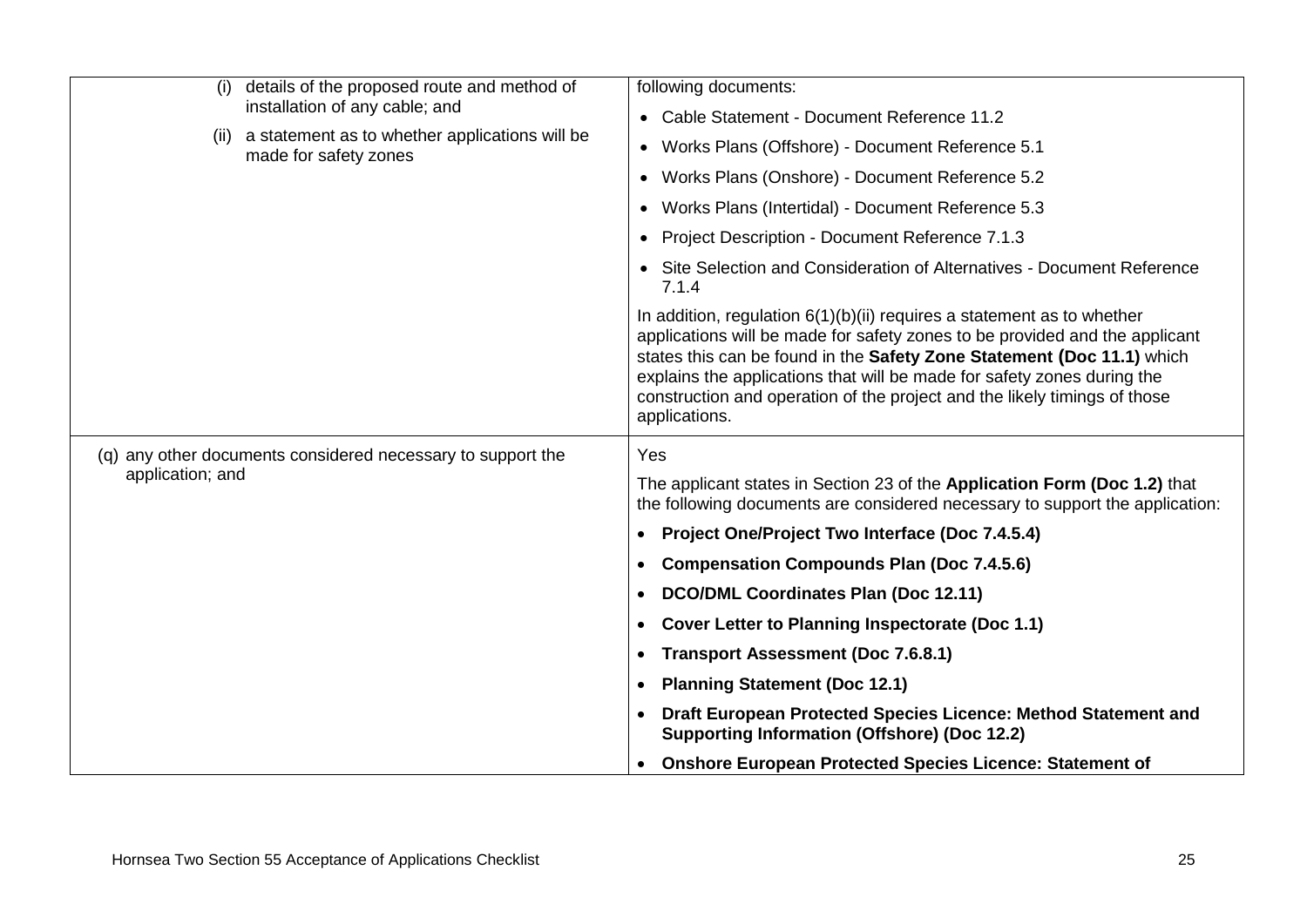|                                                                                                                                                                                                                                                                                                                                                                                                                                                     | <b>Compliance (Doc 12.3)</b>                                                                                                                                                                                                                                                                                                                      |  |  |
|-----------------------------------------------------------------------------------------------------------------------------------------------------------------------------------------------------------------------------------------------------------------------------------------------------------------------------------------------------------------------------------------------------------------------------------------------------|---------------------------------------------------------------------------------------------------------------------------------------------------------------------------------------------------------------------------------------------------------------------------------------------------------------------------------------------------|--|--|
|                                                                                                                                                                                                                                                                                                                                                                                                                                                     | <b>Outline Code of Construction Practice (Doc 12.4)</b><br>$\bullet$                                                                                                                                                                                                                                                                              |  |  |
|                                                                                                                                                                                                                                                                                                                                                                                                                                                     | <b>Outline Ecological Management Plan (Doc 12.5)</b><br>$\bullet$                                                                                                                                                                                                                                                                                 |  |  |
|                                                                                                                                                                                                                                                                                                                                                                                                                                                     | <b>Confidential Outline Ecological Management Plan (Doc 12.5)</b>                                                                                                                                                                                                                                                                                 |  |  |
|                                                                                                                                                                                                                                                                                                                                                                                                                                                     | <b>Outline Landscape Scheme and Management Plan (Document</b><br>Reference 12.9)                                                                                                                                                                                                                                                                  |  |  |
|                                                                                                                                                                                                                                                                                                                                                                                                                                                     | <b>Consents Management Plan (Doc 12.10)</b>                                                                                                                                                                                                                                                                                                       |  |  |
| (r) if requested by the Secretary of State, three paper copies of the                                                                                                                                                                                                                                                                                                                                                                               | Yes                                                                                                                                                                                                                                                                                                                                               |  |  |
| application form and other supporting documents and plans.                                                                                                                                                                                                                                                                                                                                                                                          | Three paper copies of the application form and other supporting documents<br>and plans were received on 30 January 2015.                                                                                                                                                                                                                          |  |  |
| 3.4 Are the plans, drawings or sections submitted A0 size or smaller,                                                                                                                                                                                                                                                                                                                                                                               | Yes                                                                                                                                                                                                                                                                                                                                               |  |  |
| drawn to an identified scale (not smaller than 1:2,500 on land) and, in<br>the case of plans, show the direction of north <sup>15</sup> ?<br>NB:- It is not intended that information provided in other documents,<br>such as any Environmental Statement submitted, should be<br>duplicated. It is possible therefore to cross refer to the location of<br>relevant information – see DCLG Guidance on application forms<br>paragraphs $33 - 38$ . | The plans, drawings or sections are submitted on A0 size paper or smaller,<br>drawn to an identified scale (not smaller than 1:2500 on land) and, in the case<br>of plans, show the direction of north, as per Regulation 5(3) of the<br>Infrastructure Planning (Applications: Prescribed Forms and Procedure)<br>Regulations 2009 (as amended). |  |  |
|                                                                                                                                                                                                                                                                                                                                                                                                                                                     | This is with the exception of the following plans:                                                                                                                                                                                                                                                                                                |  |  |
|                                                                                                                                                                                                                                                                                                                                                                                                                                                     | Statutory and non-statutory conservation and historic or scheduled<br>monument sites plan (Onshore) $-1:50,0000$                                                                                                                                                                                                                                  |  |  |
|                                                                                                                                                                                                                                                                                                                                                                                                                                                     | Project One/Project Two Interface Sheet 1 of 29 - 1:600,000                                                                                                                                                                                                                                                                                       |  |  |
|                                                                                                                                                                                                                                                                                                                                                                                                                                                     | Project One/Project Two Interface Sheet 2 of 29 - 1:13,000                                                                                                                                                                                                                                                                                        |  |  |
|                                                                                                                                                                                                                                                                                                                                                                                                                                                     | Project One/Project Two Interface Sheet 3 – 29 of 29 – 1:5,150                                                                                                                                                                                                                                                                                    |  |  |
|                                                                                                                                                                                                                                                                                                                                                                                                                                                     | While unusual scales have been selected for many offshore plans, the<br>requirement for a 1:2,500 scale was lifted by The Infrastructure Planning<br>(Applications: Prescribed Forms and Procedure) (Amendment) Regulations                                                                                                                       |  |  |

<sup>1</sup> <sup>15</sup> Regulation 5(3) of The Infrastructure Planning (Applications: Prescribed Forms and Procedure) Regulations 2009 (as amended)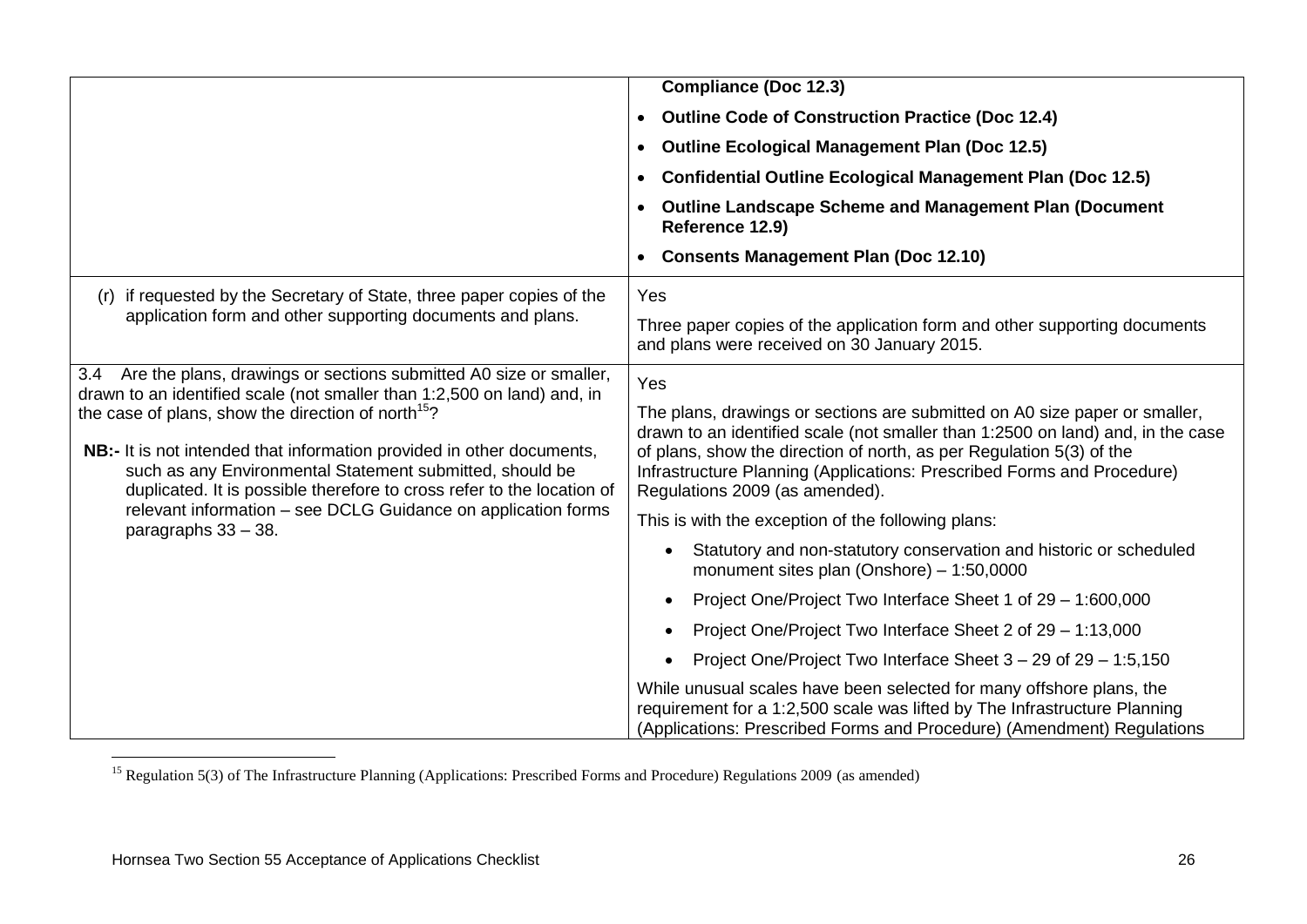|                                                                                                                                                                                                                                            |                                                                                             | 2014.                                                                                                                                                                                                                                                                                                                                                                                                                                     |  |
|--------------------------------------------------------------------------------------------------------------------------------------------------------------------------------------------------------------------------------------------|---------------------------------------------------------------------------------------------|-------------------------------------------------------------------------------------------------------------------------------------------------------------------------------------------------------------------------------------------------------------------------------------------------------------------------------------------------------------------------------------------------------------------------------------------|--|
| Where a plan comprises three or more separate sheets has a key<br>3.5                                                                                                                                                                      |                                                                                             | A key plan has been provided for the following sets:                                                                                                                                                                                                                                                                                                                                                                                      |  |
|                                                                                                                                                                                                                                            | plan been provided showing the relationship between the<br>different sheets <sup>16</sup> ? | • Land Plan (Doc 4.1) – combined key plan for Offshore, Onshore and<br>Intertidal                                                                                                                                                                                                                                                                                                                                                         |  |
|                                                                                                                                                                                                                                            |                                                                                             | Offshore - Work Plan (Doc 5.1)                                                                                                                                                                                                                                                                                                                                                                                                            |  |
|                                                                                                                                                                                                                                            |                                                                                             | • Onshore - Work Plan (Doc 5.2)                                                                                                                                                                                                                                                                                                                                                                                                           |  |
|                                                                                                                                                                                                                                            |                                                                                             | Intertidal - Work Plan (Doc 5.3)<br>$\bullet$                                                                                                                                                                                                                                                                                                                                                                                             |  |
|                                                                                                                                                                                                                                            |                                                                                             | • Onshore - Crown Plan (Doc 10.2)                                                                                                                                                                                                                                                                                                                                                                                                         |  |
|                                                                                                                                                                                                                                            |                                                                                             | Compensation Compound Plan (Doc 7.4.5.6)<br>$\bullet$                                                                                                                                                                                                                                                                                                                                                                                     |  |
|                                                                                                                                                                                                                                            |                                                                                             | A key plan has not been provided for the Project One/ Project Two Interface<br>(Doc 7.4.5.4)                                                                                                                                                                                                                                                                                                                                              |  |
| Has the applicant had regard to DCLG guidance 'Planning Act<br>3.6<br>2008: Application form guidance', and has this regard lead to the<br>application being prepared to a standard that the Secretary of<br>State considers satisfactory? |                                                                                             | Plans have been provided to a generally good standard, sufficient to explain<br>the scheme. However, some of the offshore plans are provided at unusual<br>scales which are difficult to dimension, inset sheets do not join up, and the<br>coordinate plan does not include lines of longitude or latitude as might be<br>reasonably expected. Nonetheless, these plans are of sufficient quality to<br>describe the scheme applied for. |  |
|                                                                                                                                                                                                                                            |                                                                                             | Certain discrepancies have been observed between the Book of Reference<br>and Land Plans which will need to be corrected. However, it is considered<br>that these are unlikely to impair third parties ability to understand the<br>proposed development and /or unlikely to undermine the effective<br>examination of the application.                                                                                                   |  |
|                                                                                                                                                                                                                                            |                                                                                             | While there is potential for improvement, the application is to a standard<br>considered satisfactory.                                                                                                                                                                                                                                                                                                                                    |  |
| <b>Summary - s55(3)(f) and s55(5A)</b>                                                                                                                                                                                                     |                                                                                             | The application has been submitted in accordance with the requirements of<br>the APFP Regulations, DCLG Guidance and ss37 and 55 of the Planning                                                                                                                                                                                                                                                                                          |  |

<sup>1</sup> <sup>16</sup> Regulation 5(4) of The Infrastructure Planning (Applications: Prescribed Forms and Procedure) Regulations 2009